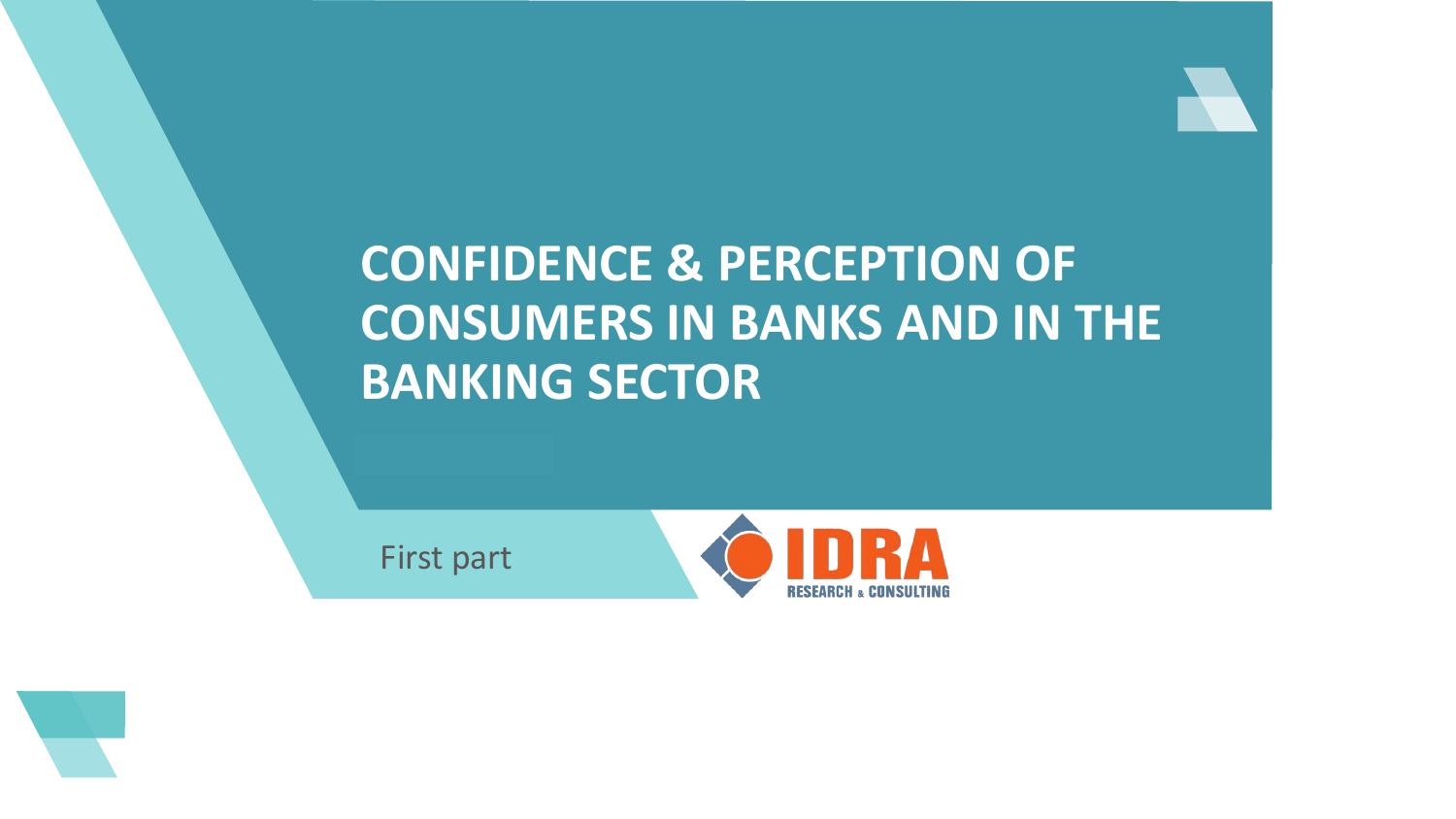## Methodology and weighting

2

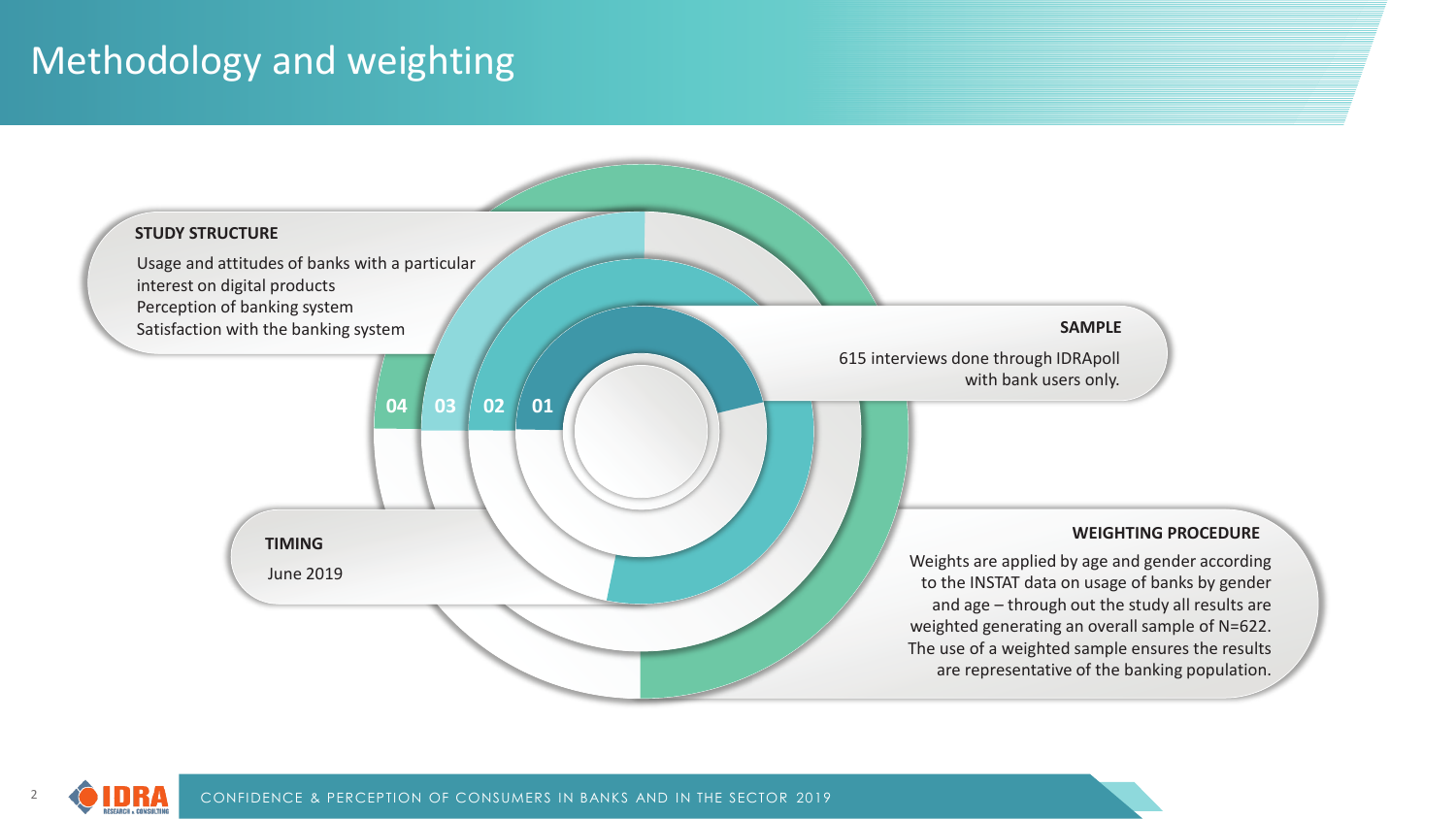### Sample profile *\*Weighted*

3

RESEARCH & CONSULTING



CONFIDENCE & PERCEPTION OF CONSUMERS IN BANKS AND IN THE SECTOR 2019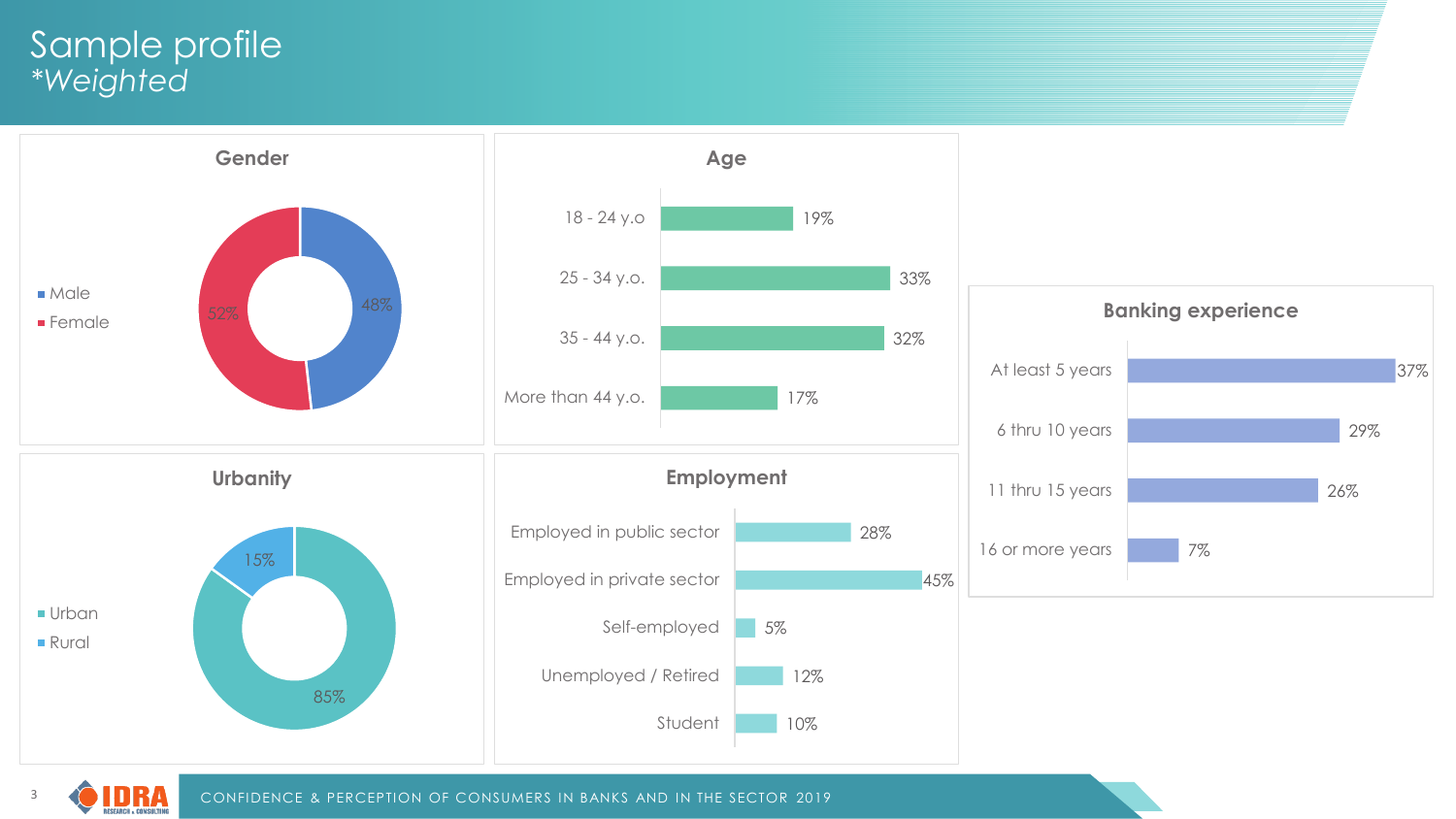## **PRODUCT USAGE**

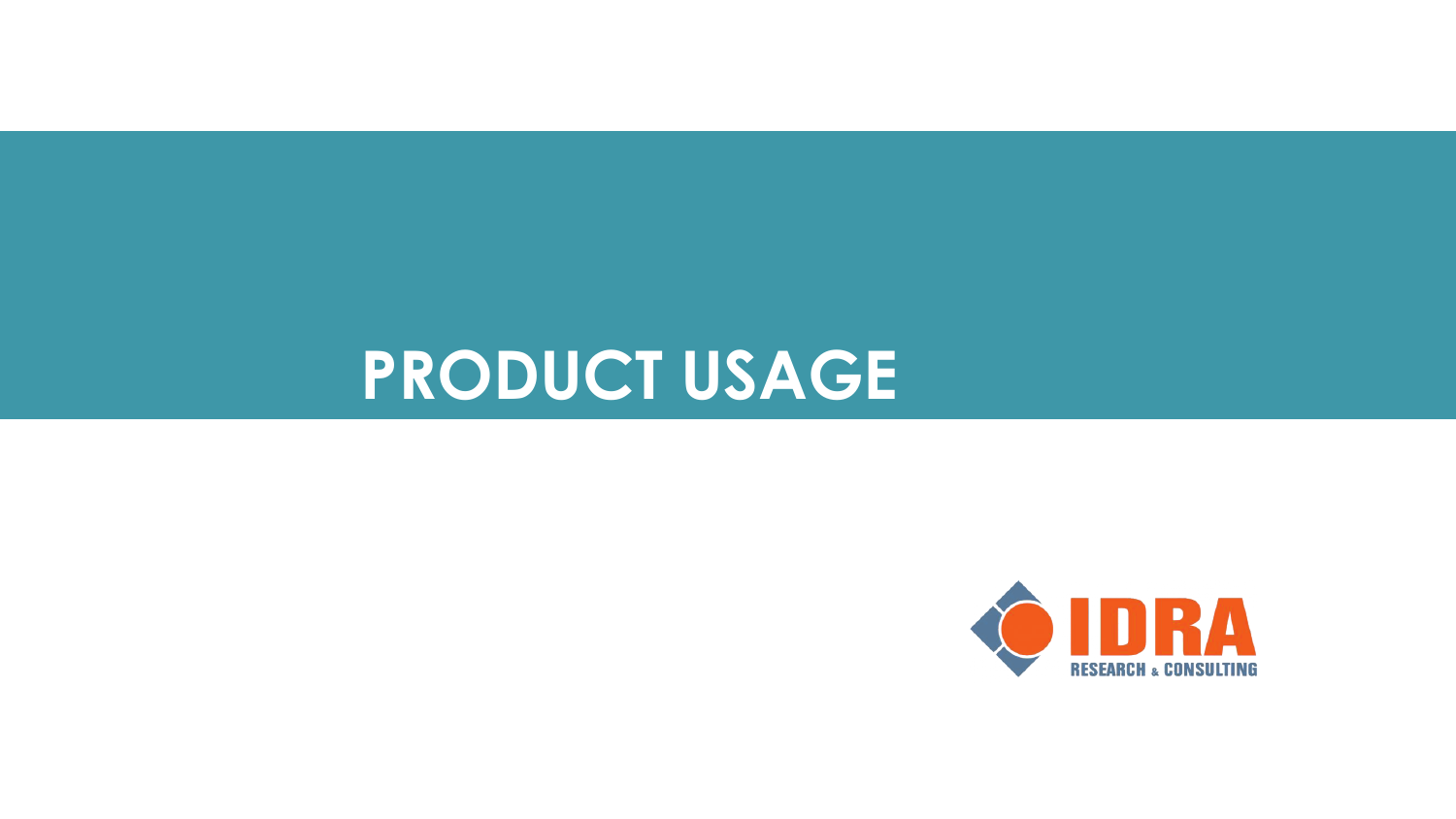#### Product usage Which of the following bank products do you currently use? *By gender*



When asked about the current usage of banking products, apart the current account the most used product is the debit card (46%), although there is a significant drop from the usage of a current account. Usually, it is expected that the debit card to be jointly used with the current account, but the results show that there is a high percentage of bank users who use the current account without the debit card. However, there is a relatively high usage of credit card (31%) which can explain the lower usage of debit card to the usage of a current account.

Savings account are less used, as just 26% of respondents have one. There is a considerable fraction of bank users who use a consumer or personal loan (19%) while a very small fraction have a mortgage loan (8%). Lastly, government securities are only used by 2% of the bank users.

Considering product usage, male respondents use more almost every product included. The only product which has a slightly higher usage by the female respondents is the savings account.

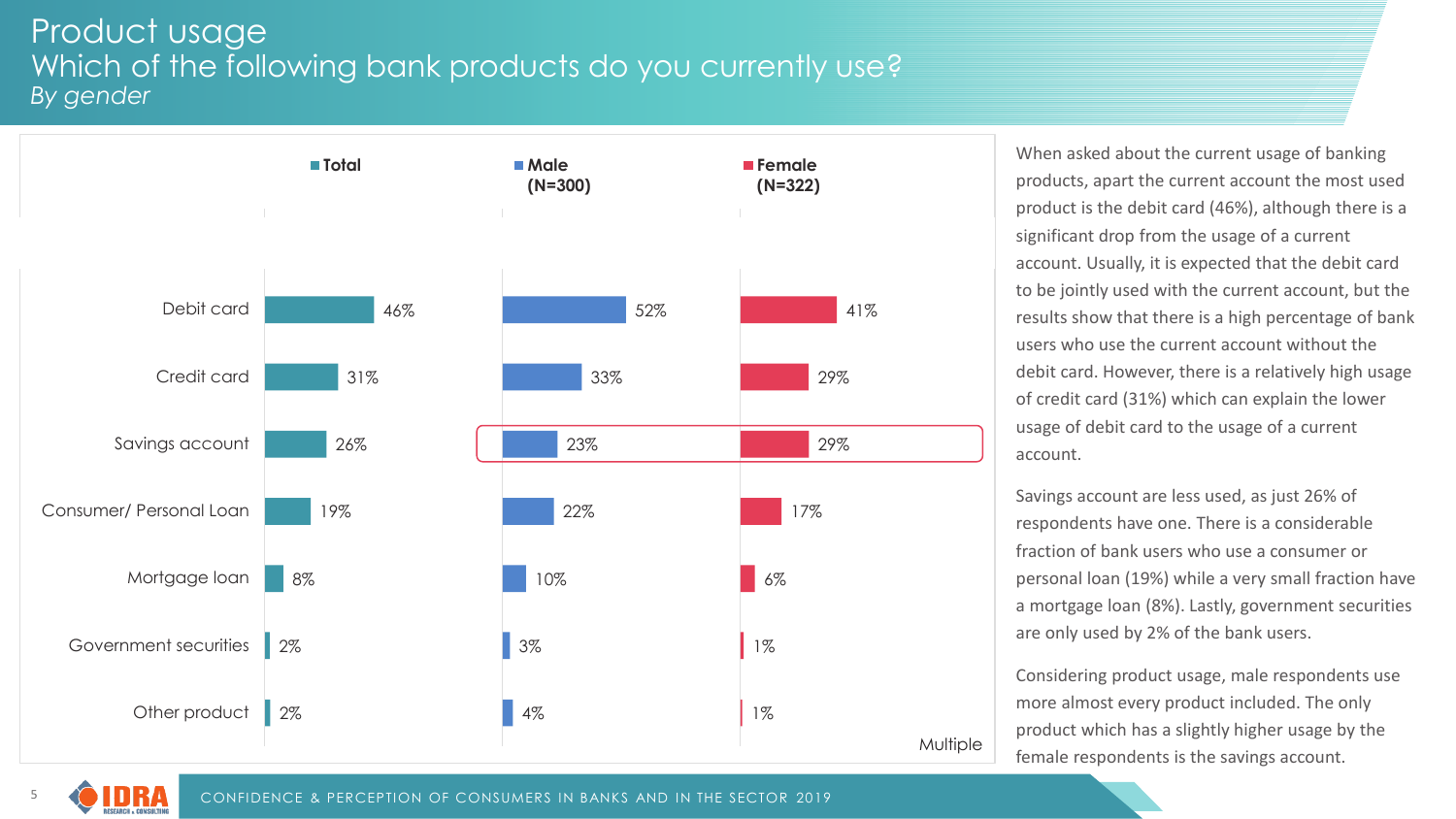#### Product usage Which of the following bank products do you currently use? *By age*



Breaking down bank usage by age, data indicate that older generations make use of more banking products (debit card, consumer/personal loan) compared to younger generations.

However, the "*peak*" of banking product usage remains between the ages of 35-44 y.o. This age group use credit cards, consumer or personal loans or even mortgages more that the older age group (above 44 y.o).

Older age groups (over 44 y.o.) have significantly higher tendency than younger age groups to save, as 38% of them have a savings account.



6

CONFIDENCE & PERCEPTION OF CONSUMERS IN BANKS AND IN THE SECTOR 2019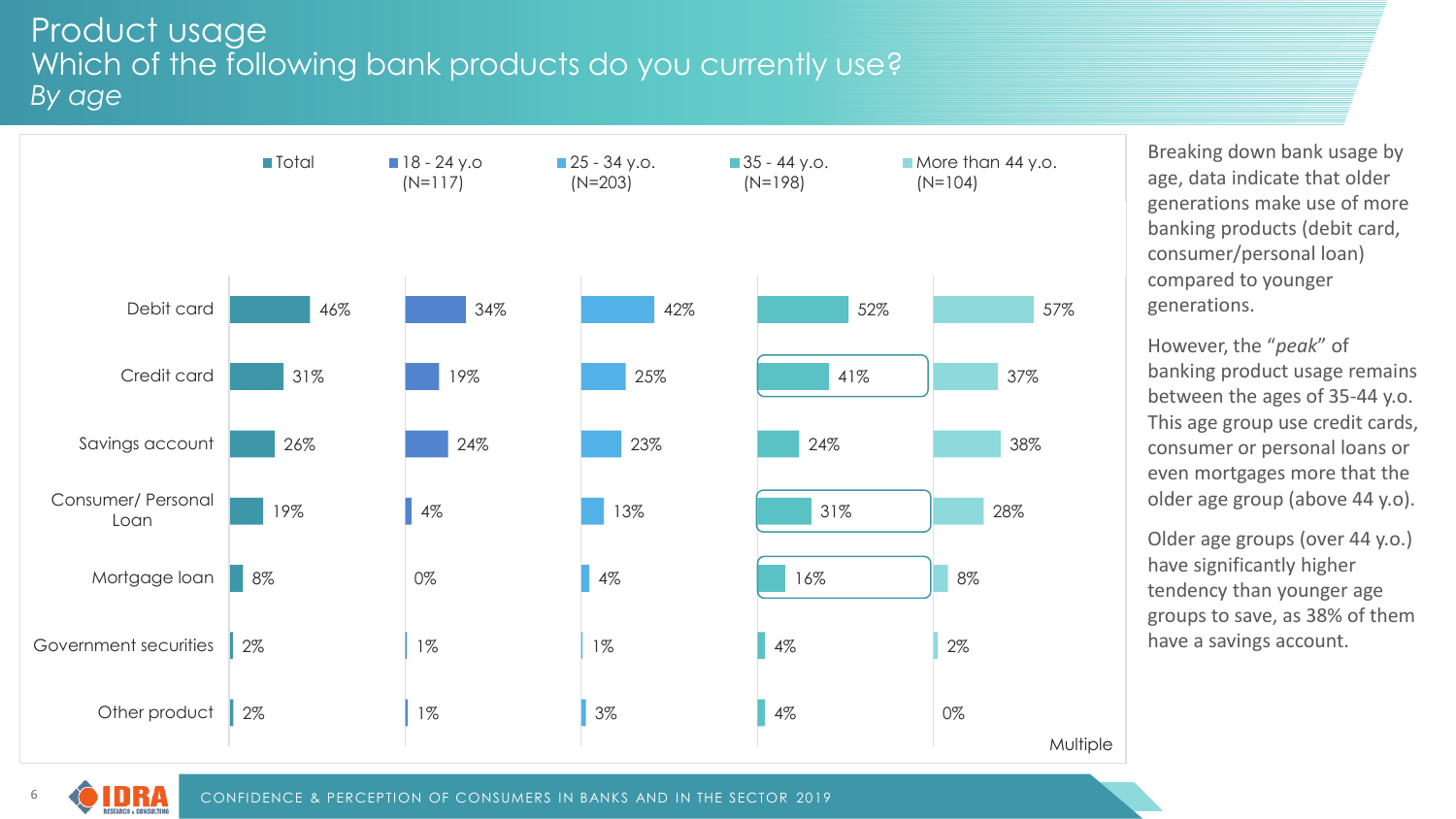#### Product usage Which of the following bank products do you currently use? *By employment*



UMA

7

CONFIDENCE & PERCEPTION OF CONSUMERS IN BANKS AND IN THE SECTOR 2019

banking products.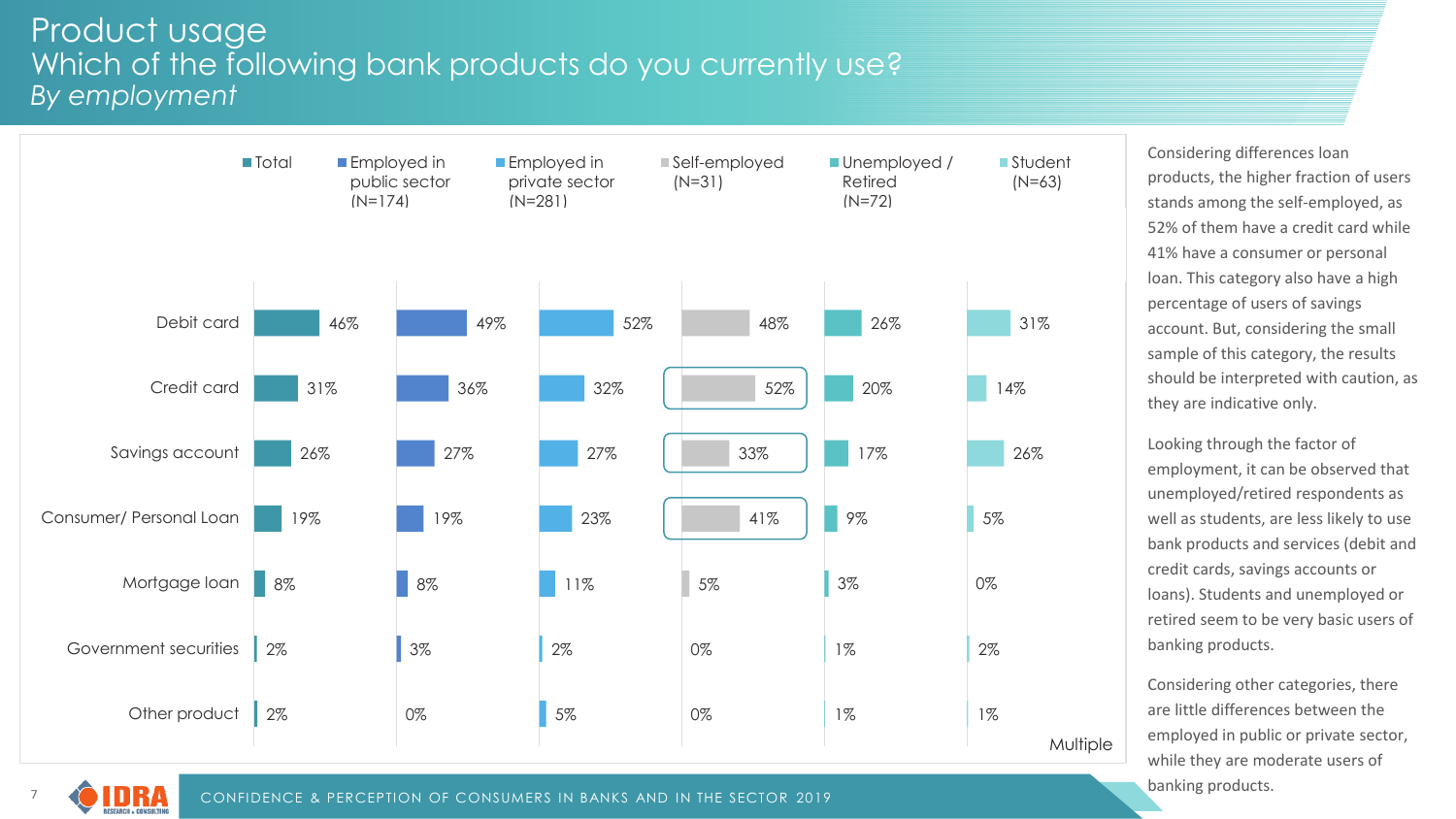#### Product usage Which of the following bank products do you currently use? *By usage of digital banking products*



Bank users who do not use digital banking products are also less likely to own a debit/credit card, have a savings account or use other bank services and products.

The results show a clear pattern, as they indicate that customers who do not use digital banking products are very basic in regard to other banking products as well. Their approach to the bank is simple and driven by necessities not utilities as may be to the other group.



Multiple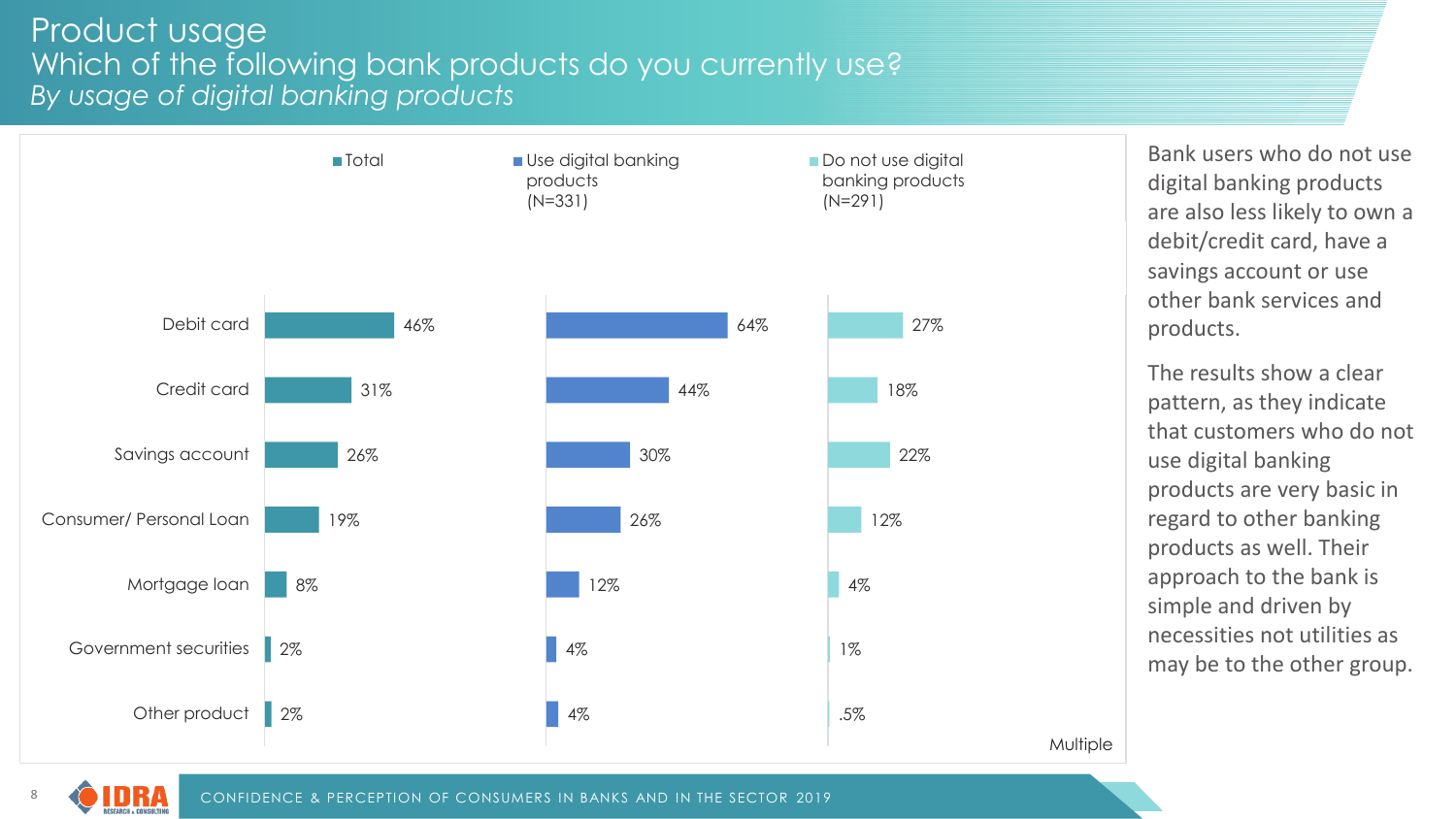#### Product usage Which of the following bank products do you currently use? *By years of bank usage*



Disaggregating by experience with the bank, the data shows that there is a positive relation between the years of using the bank and product usage. The more someone uses a bank, the more product they are likely to use.

By specifically looking into the categories, respondent who have 11 thru 15 years of experience of using a bank, have a higher fraction of loan product (consumer/personal/ mortgage) users than other categories, even the more experienced ones.

The most experienced group, those who have more than 16 years of experience, make more use of debit and credit cards as well as savings accounts.

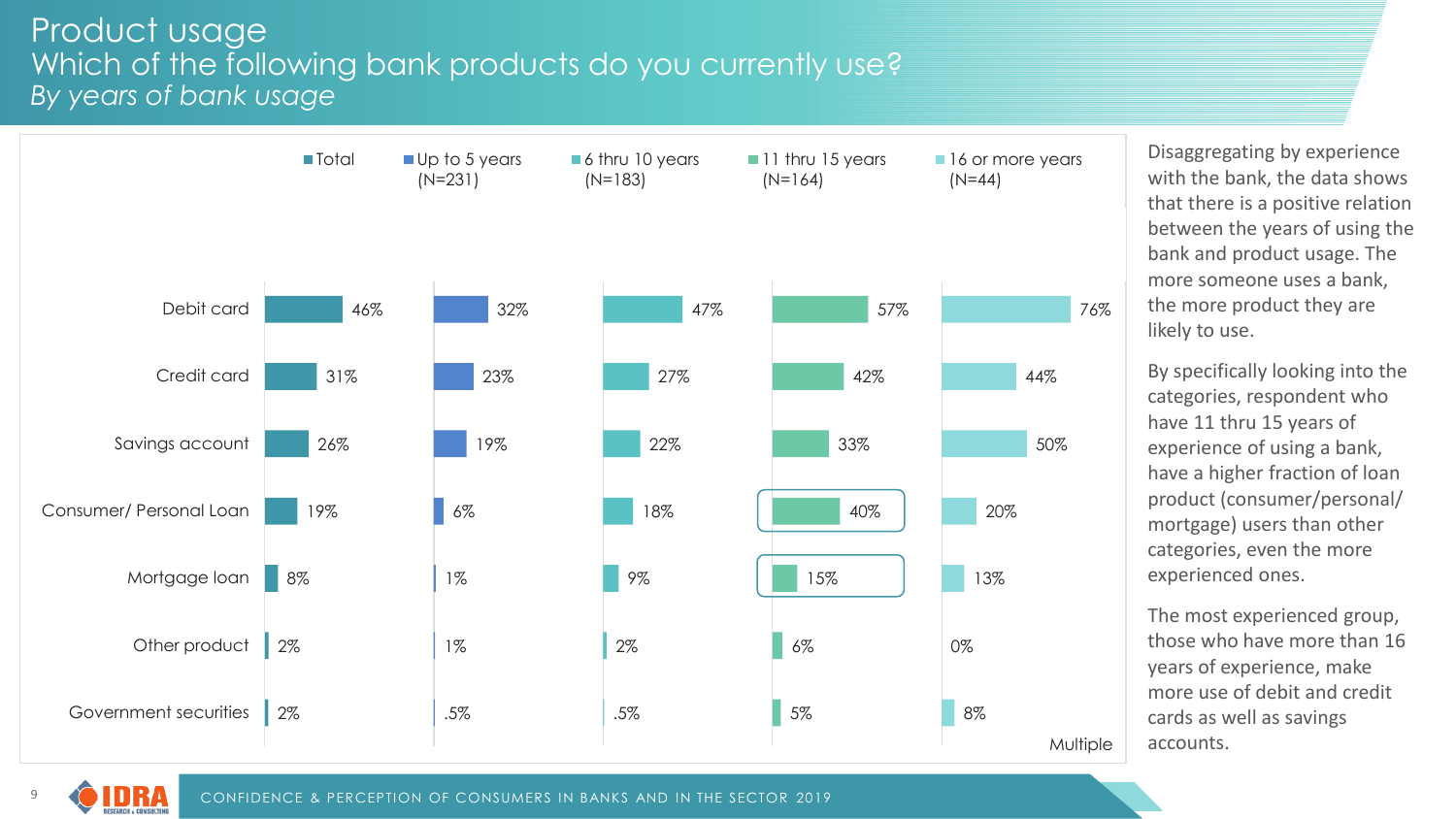# **CONTACT WITH THE BANK**

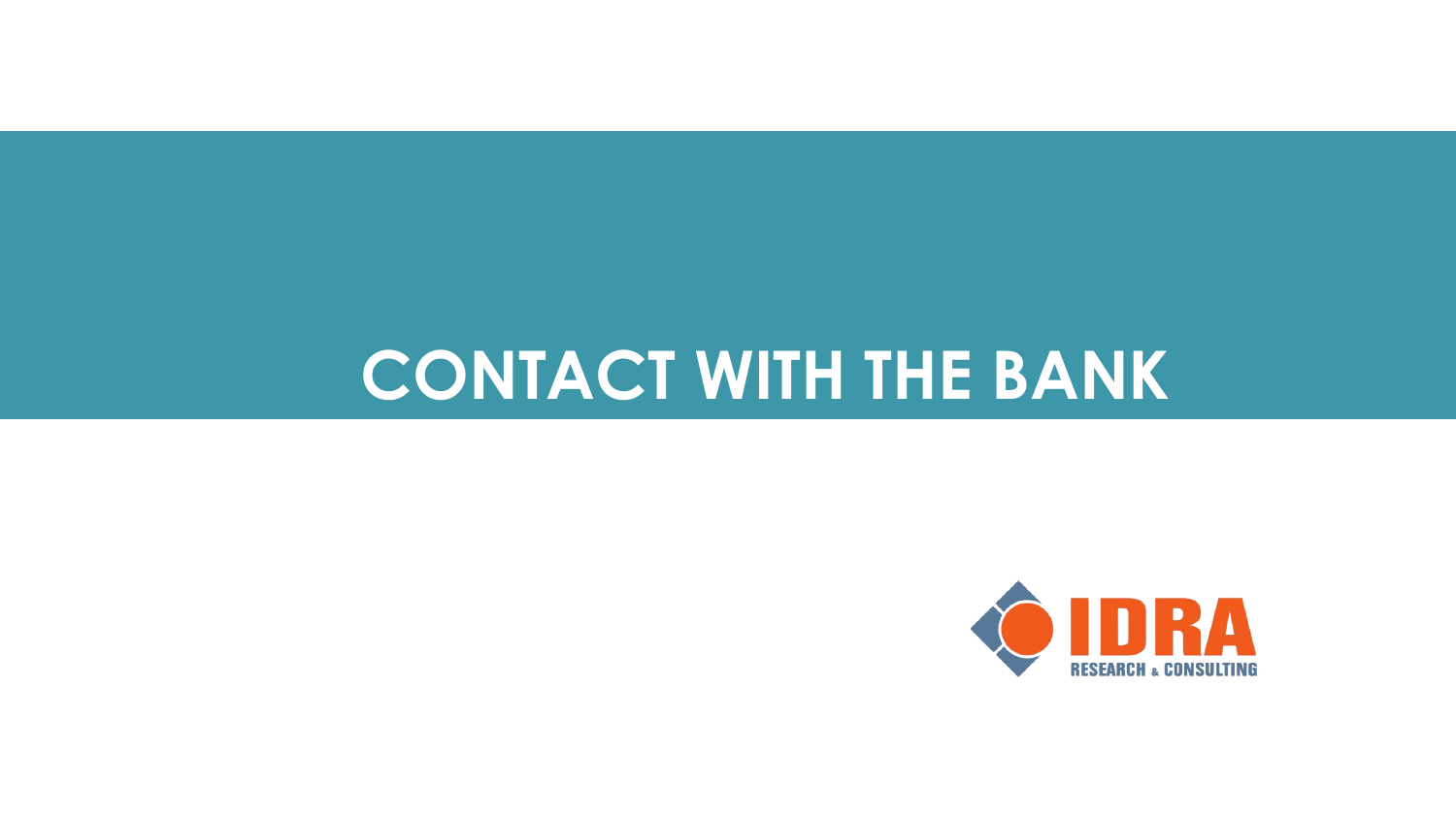#### Contact with the bank By which of the following means did you contact the bank this last 6 months? *By gender*



About 85% of the respondents contact the bank directly by visiting the branch, while there is a high fraction who has made contact via email or through the mobile app. The last is used to contact the bank by 45% of the respondents, while only 18% contact the bank through out online banking.

Other forms of contacts, include the bank's webpage, call center services and direct contact with the staff.

Further data indicates that female bank users are more willing to use their email as a common form of interaction, compared to males. On the other hand, male bank users, are more likely to use their bank's mobile app. Comparing between gender, there are small differences when considering other ways of contacting the bank.

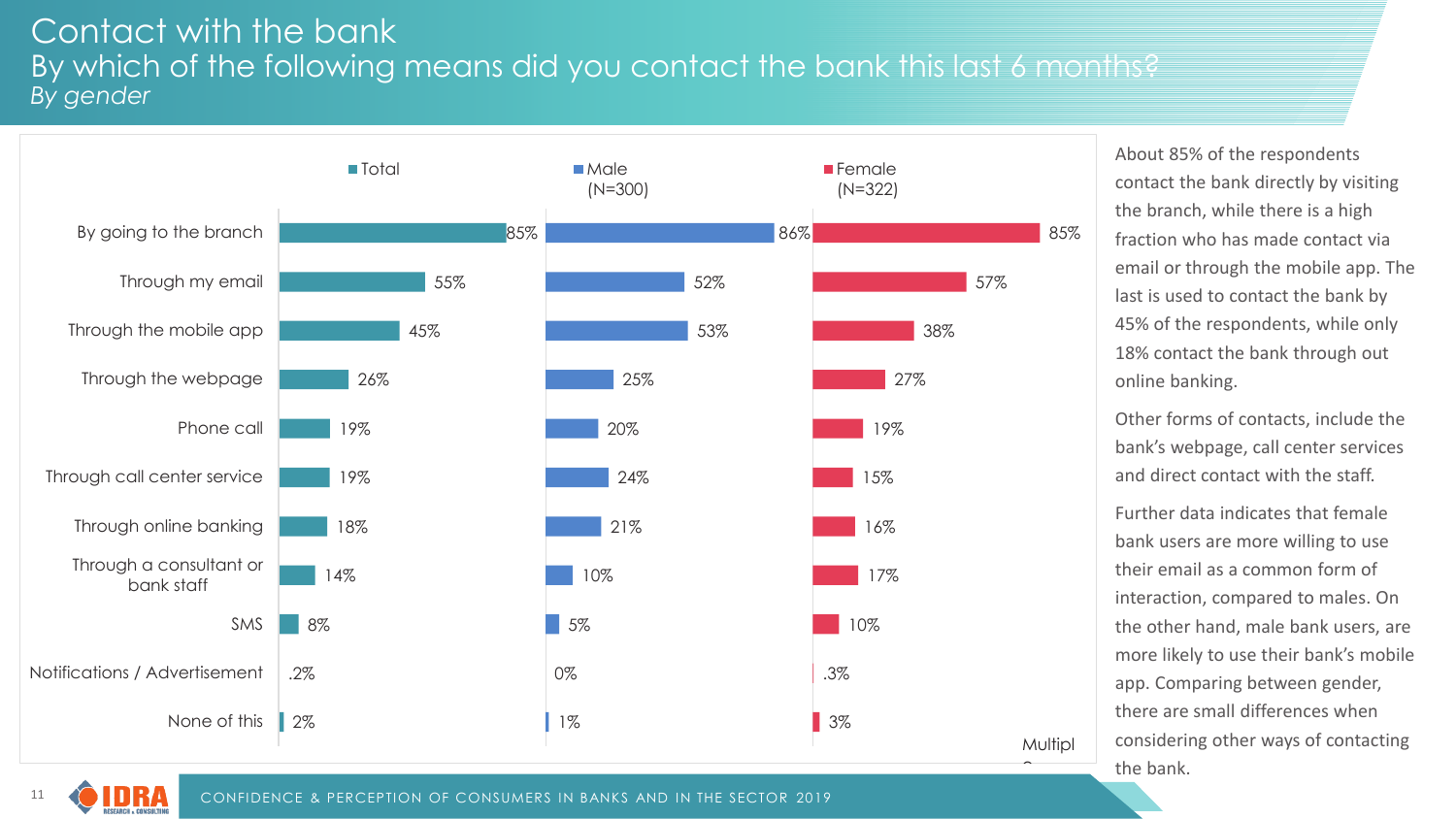#### Contact with the bank By which of the following means did you contact the bank this last 6 months? *By age*



Looking through age groups, the older ones have a higher tendency of contacting the bank by personally going to the branch, while interestingly, they are the age group with the higher fraction of online banking usage. (However, considering the methodology of the survey, even this group is composed of active internet users).

The age group of 25-34 y.o. have a higher percentage of users who contact the bank using the mobile application than other age groups.

On the other hand, the second most used method of contact, through email, is more common in the age group of 35-44 y.o.

CONFIDENCE & PERCEPTION OF CONSUMERS IN BANKS AND IN THE SECTOR 2019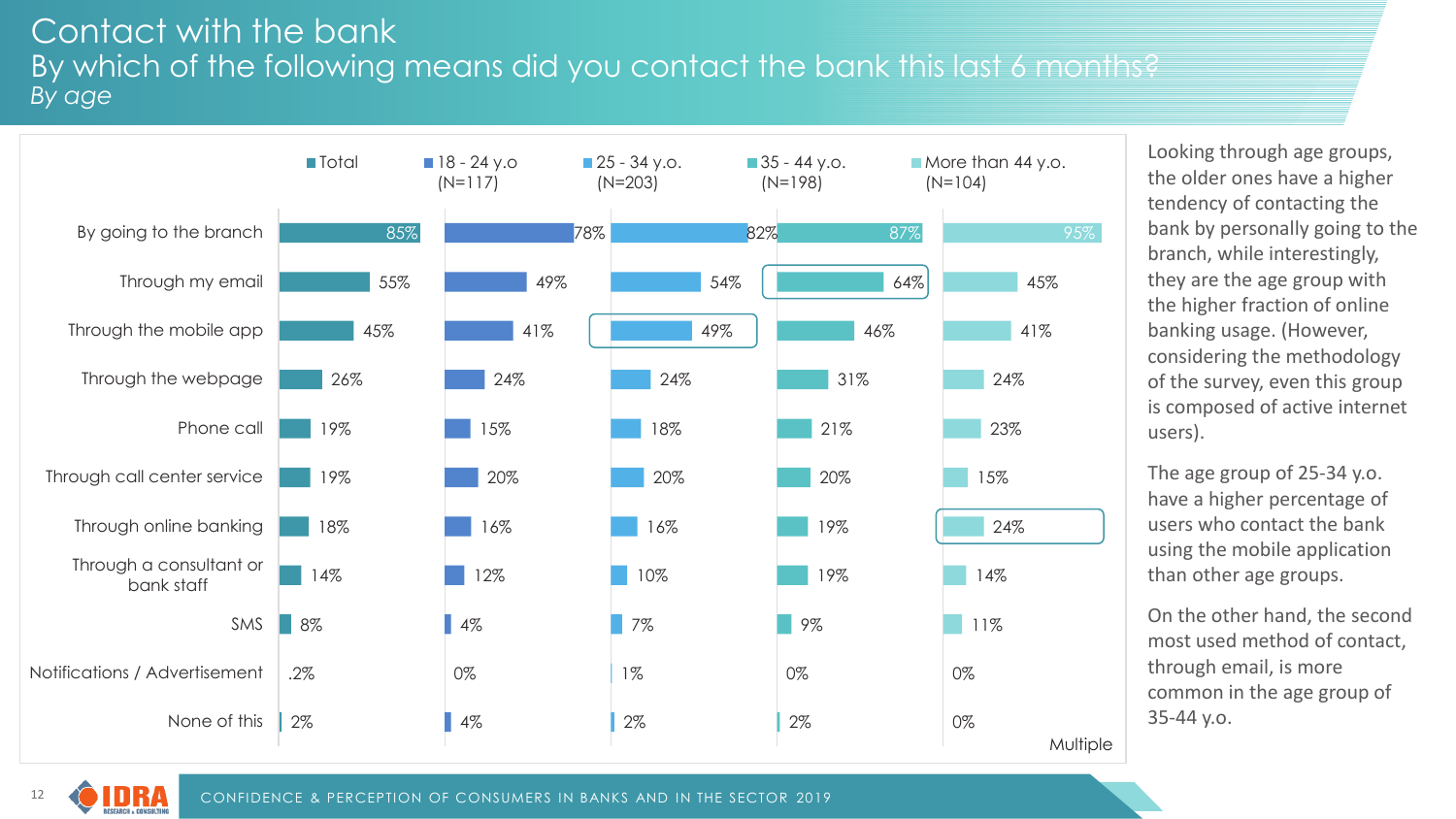#### Contact with the bank By which of the following means did you contact the bank this last 6 months? *By employment*



All of the self – employed respondents have contacted the bank by visiting the branch. This may be linked with the nature of their economic activity, as they need to do more daily transactions. This however reflects the ongoing necessity to physically contact the bank for those who need to do daily transactions.

Looking through other categories, employed in private sector are more in contact with the bank through emails, while employed in public sector are more in contact through the mobile app.

13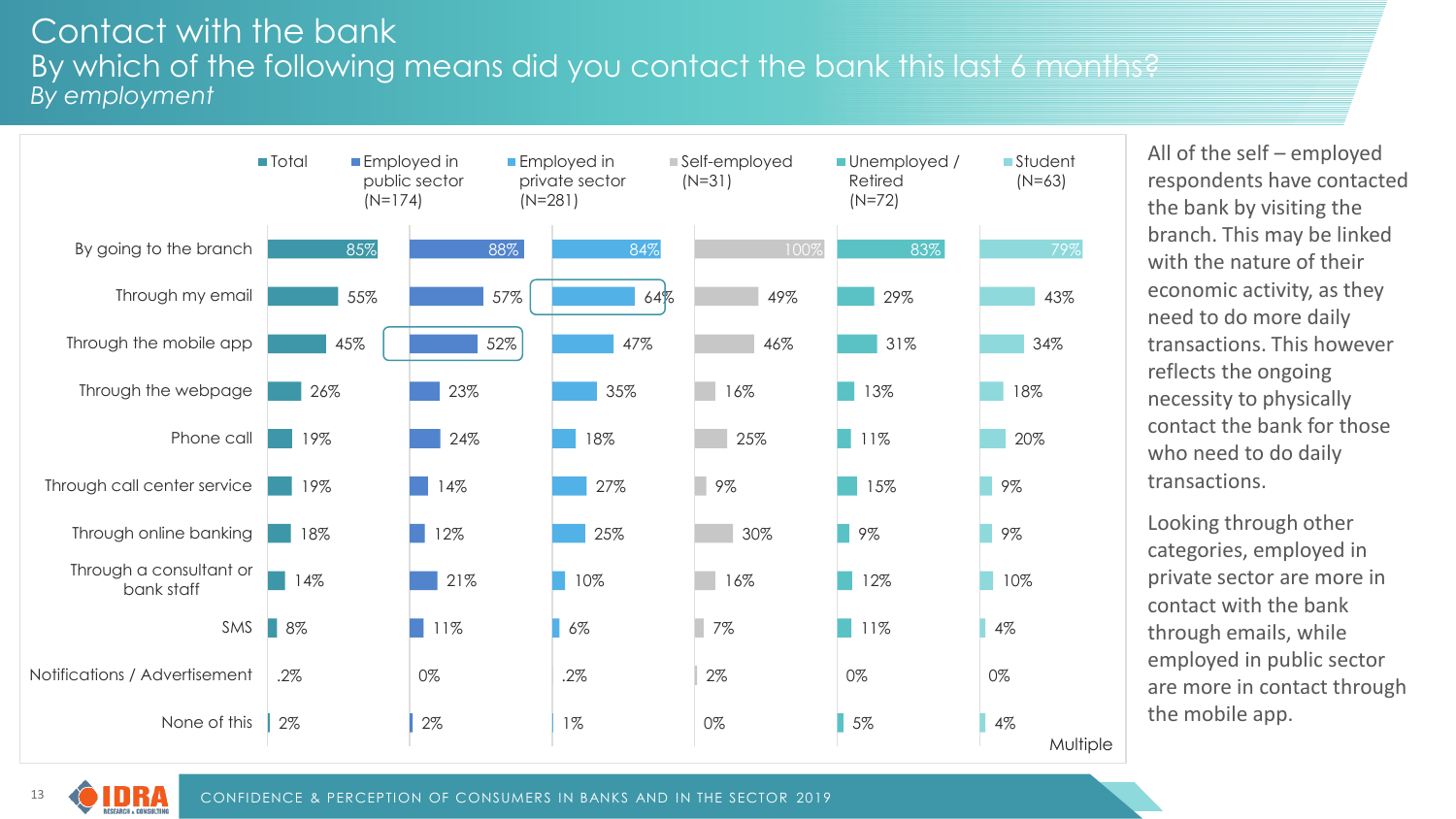#### Contact with the bank By which of the following means did you contact the bank this last 6 months? *By usage of digital banking products*



When disaggregating by usage of digital products, the results clearly show that those who use digital products to contact the bank, do more actively contact the bank even through out other ways. In the case of this category, contact through mobile banking slightly exceeds the physical contact to the branch.

In the case of high usage of digital product, it is expected a trade off between the usage of digital products and physical contact. However, the results show that even though the contact through the mobile app is the highest through out this category, it does not reduce the physical contact.

One clear reason for this case is that the mobile applications offer a very limited range of banking services (with considerable differences through mobile apps of different banks). It can be expected that an increase in the range of services (and certainly quality) offered through the mobile app will eventually decrease the physical contact with the bank.

14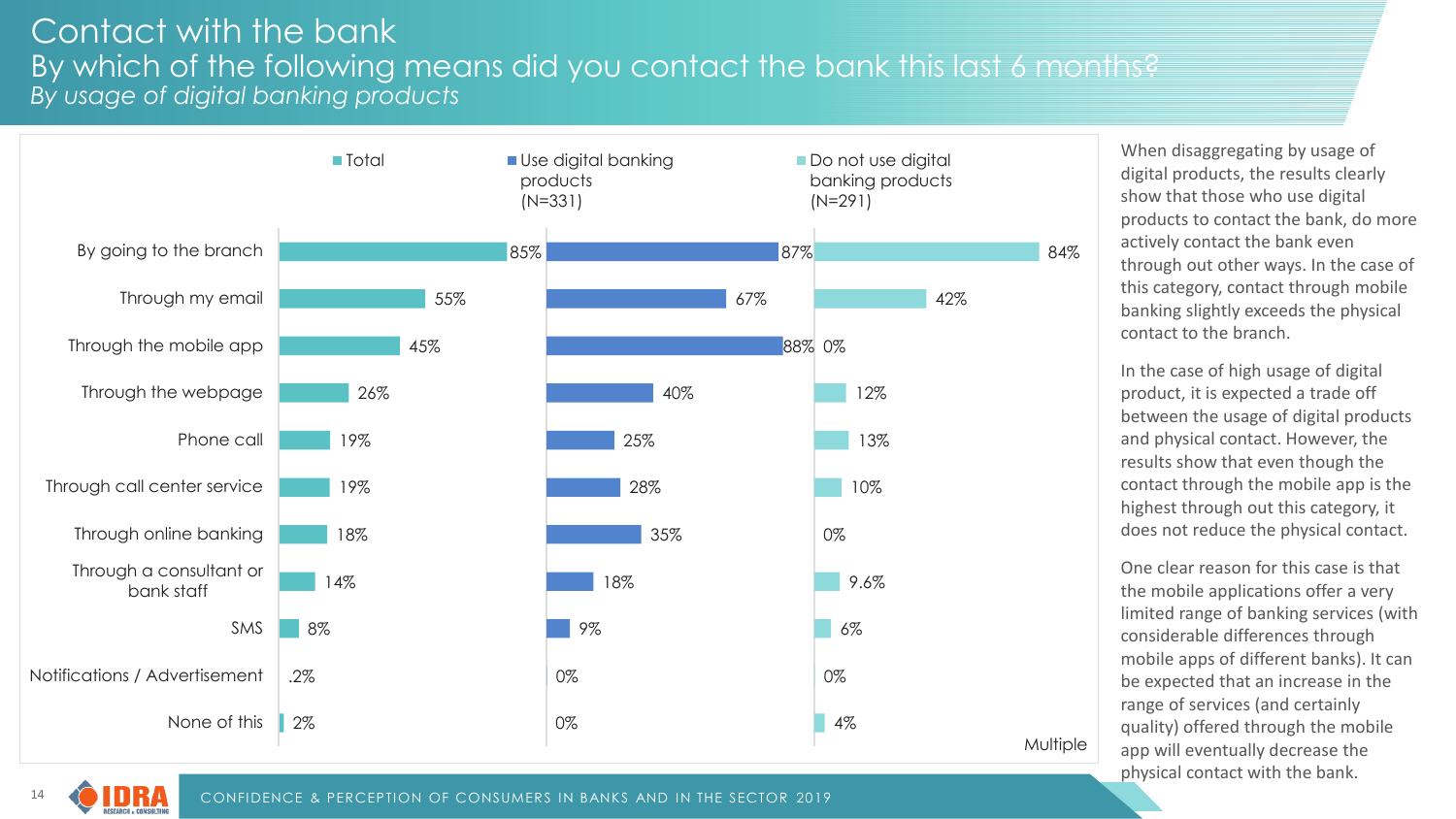#### Contact with the bank By which of the following means did you contact the bank this last 6 months? *By years of bank usage*



Overall, the data indicates that more experienced bank users will contact the bank in more possible ways.

In particular, considering the experience with using a bank, the result show a positive relation between the years of using the bank and the physical contact (by going to the branch or through a consultant or bank staff).

Besides this relation, the category of respondents who have between 11 thru 15 years of banking experience has the higher frequency of usage of other ways of contact (excluding physical contact).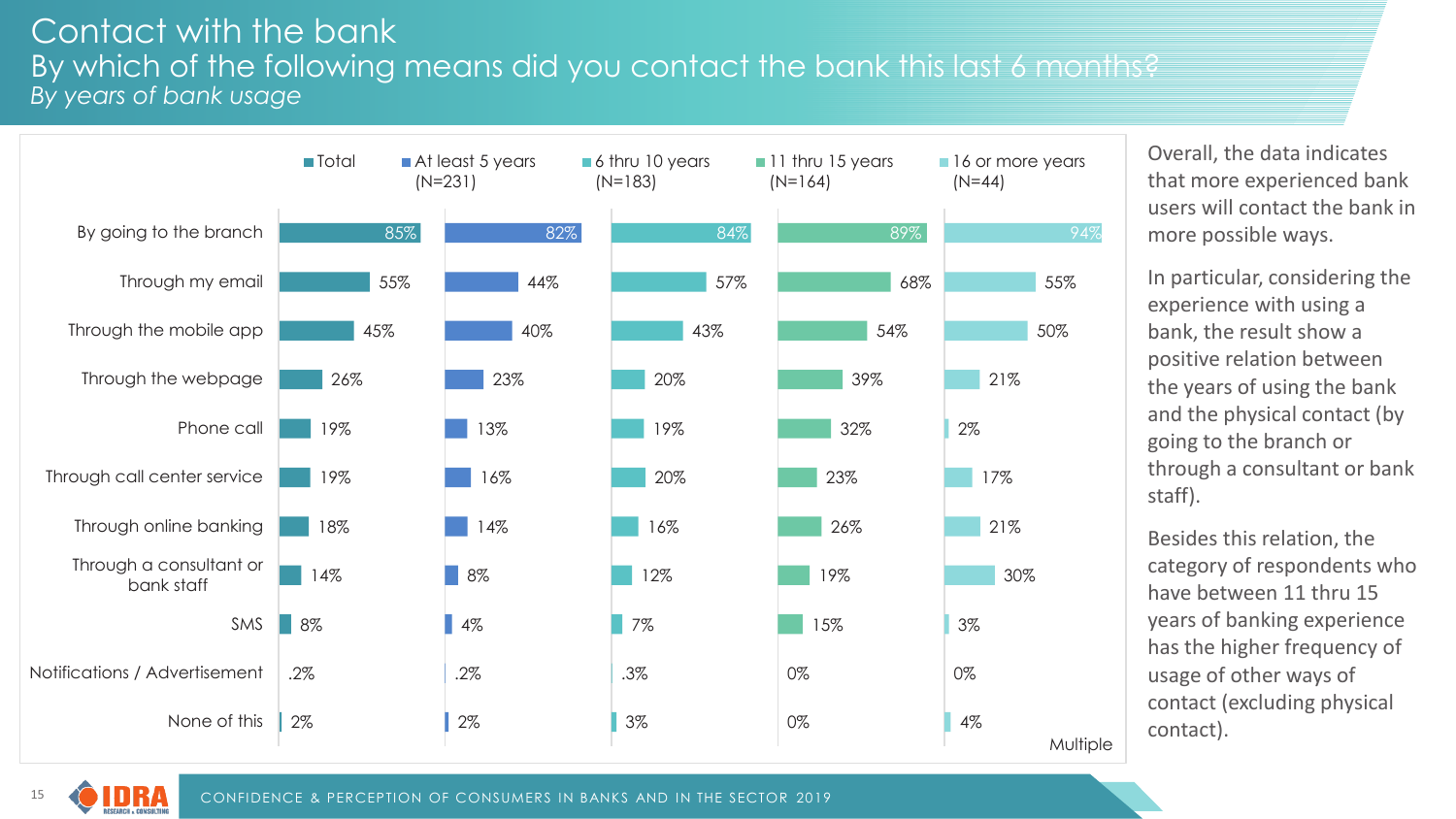#### Frequency of contact How often do you contact the bank by the following means? *Overall*



Even thought the most used way of contact is through the branch, the frequency of this contact is the lowest when compared to digital contact.

Only 5% of bank users (who physically contact the bank) visit the bank branch several times a week, while 48% of bank users (who use the mobile app) contact the bank through the mobile app at least several times a week. Further, 40% of bank users (who use online banking) contact the bank online at least several times a week.

On the other hand 64% of those who contact the bank physically, do so several times in 2-3 months or less often, while this percentage is 34% for those who use online banking and a low as 13% for those who use mobile app.

Disaggregated by categories (see pages below), the results show no significant differences for each method of contact.

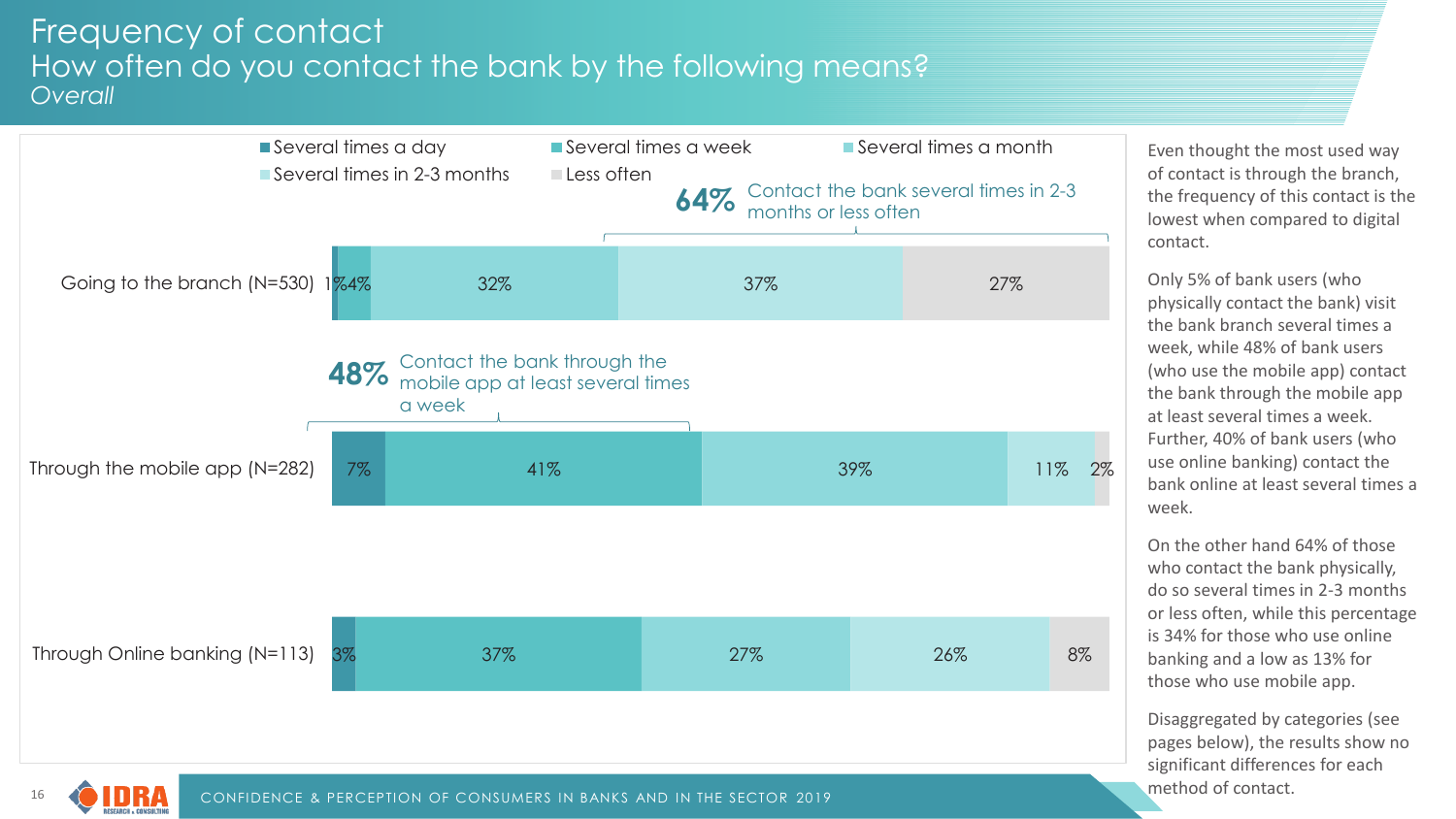#### Frequency of contact How often do you contact the bank by the following means? *By gender*



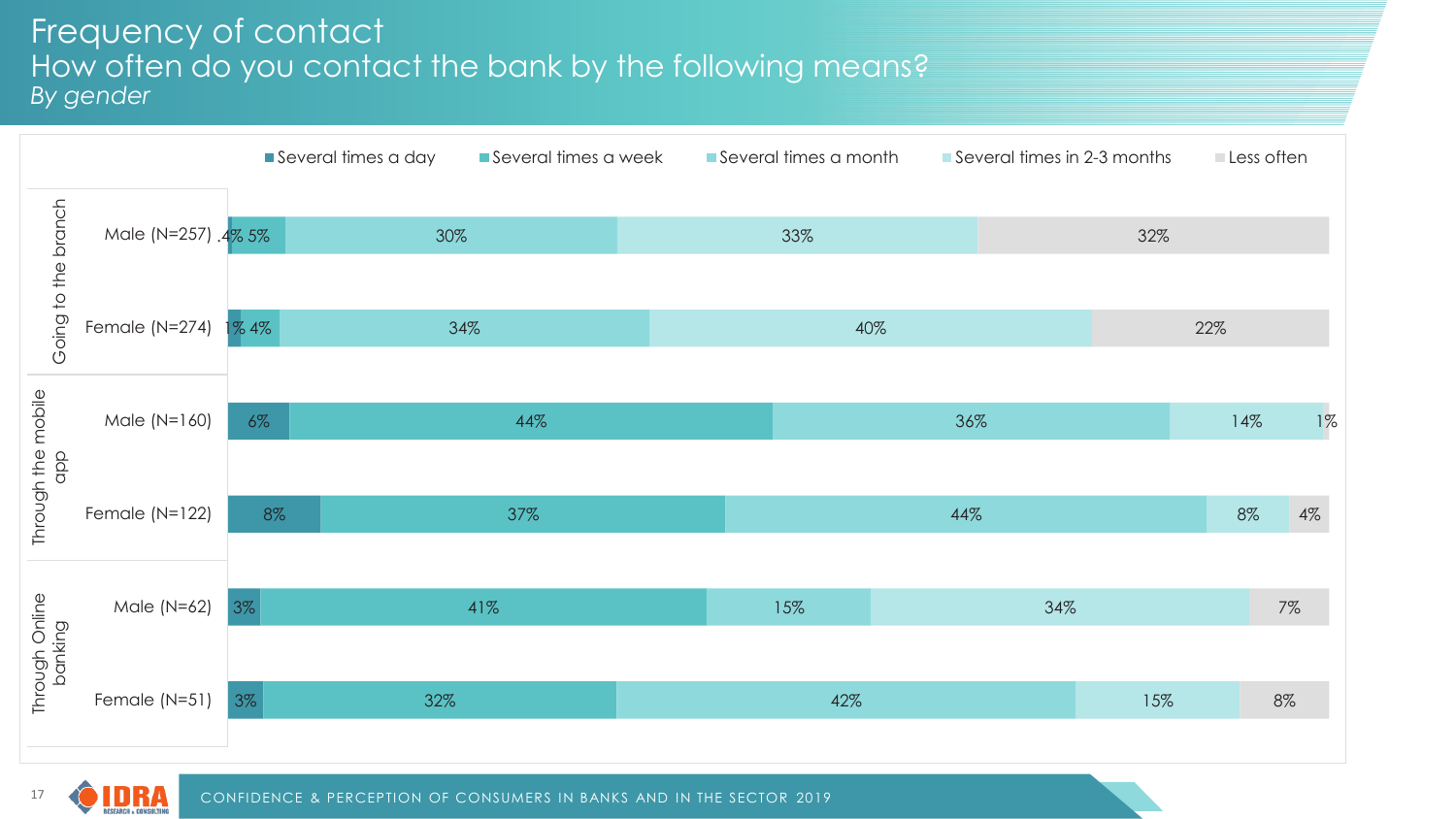#### Frequency of contact How often do you contact the bank by the following means? *By age*



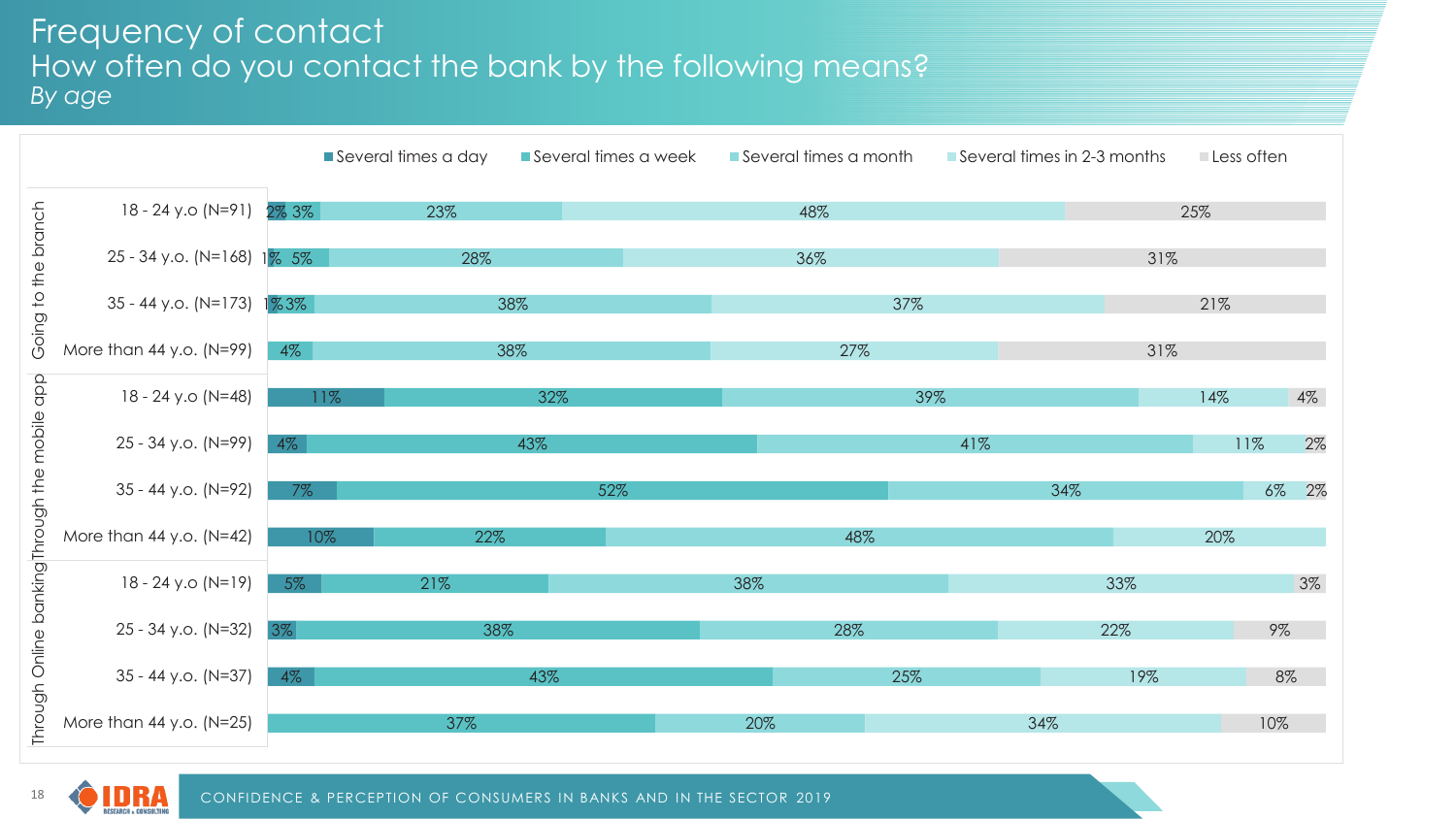#### Frequency of contact How often do you contact the bank by the following means? *By years of bank usage*



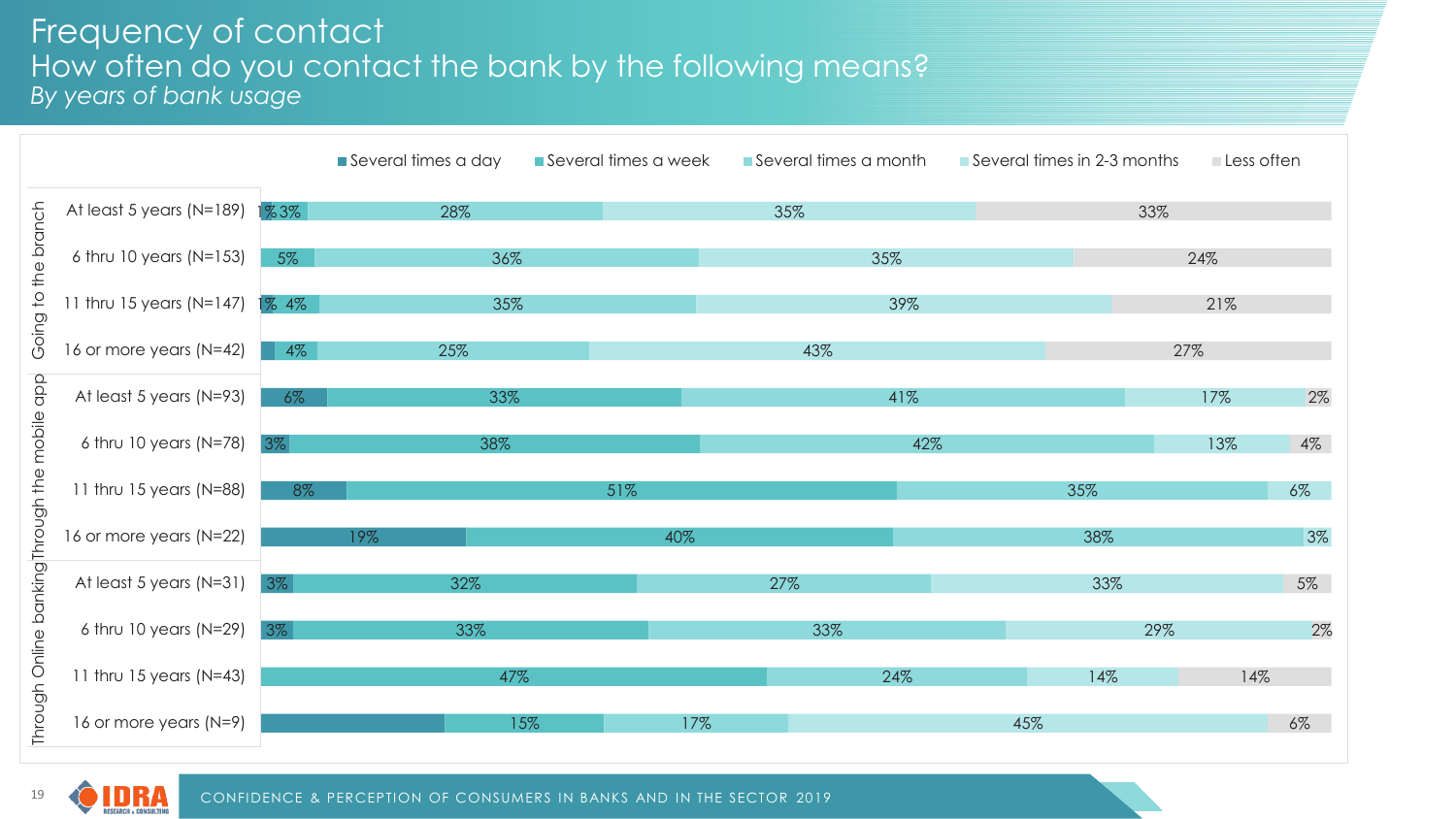# **USAGE OF DIGITAL BANKING PRODUCTS**

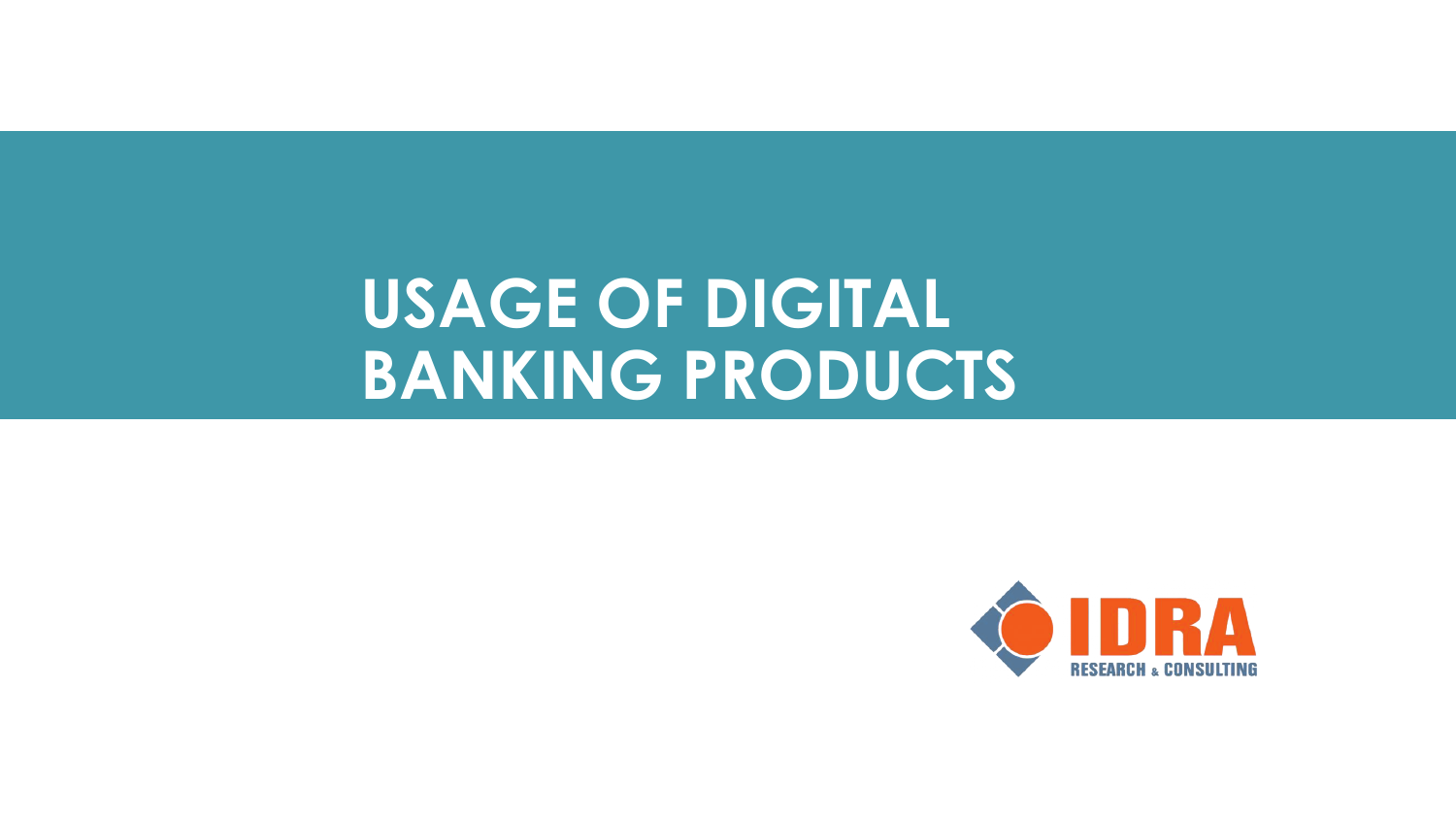## How much do you agree with the following statements



\*Mobile banking users only; \*\*Online banking users and those who have visited

About 83% of mobile banking users agree that they can easily arrange day  $-$  to  $-$  day banking affairs through the mobile app, while 79% of them agree that they can usually use the app without disruptions. The results imply that: (i) the mobile app needs to include more services as 17% do not think they can arrange their daily affairs through the mobile app; (ii) the mobile app needs to be fully functional as 21% do recall disruption through the usage of it (*this results may not apply to the apps of certain banks*).

Further, there is a lower percentage of users (72%) who agree that they can usually use online banking without any disruptions. As all the respondents where asked of their *perception* of online banking usage, 63% of them agree that they can easily arrange their day  $-$  to  $-$  day banking affairs through online banking, while only 60% agree that they feel secure while using online banking.

When considering the website, the data show that only about 70% of the bank users agree that they can easily find the required information on the website.

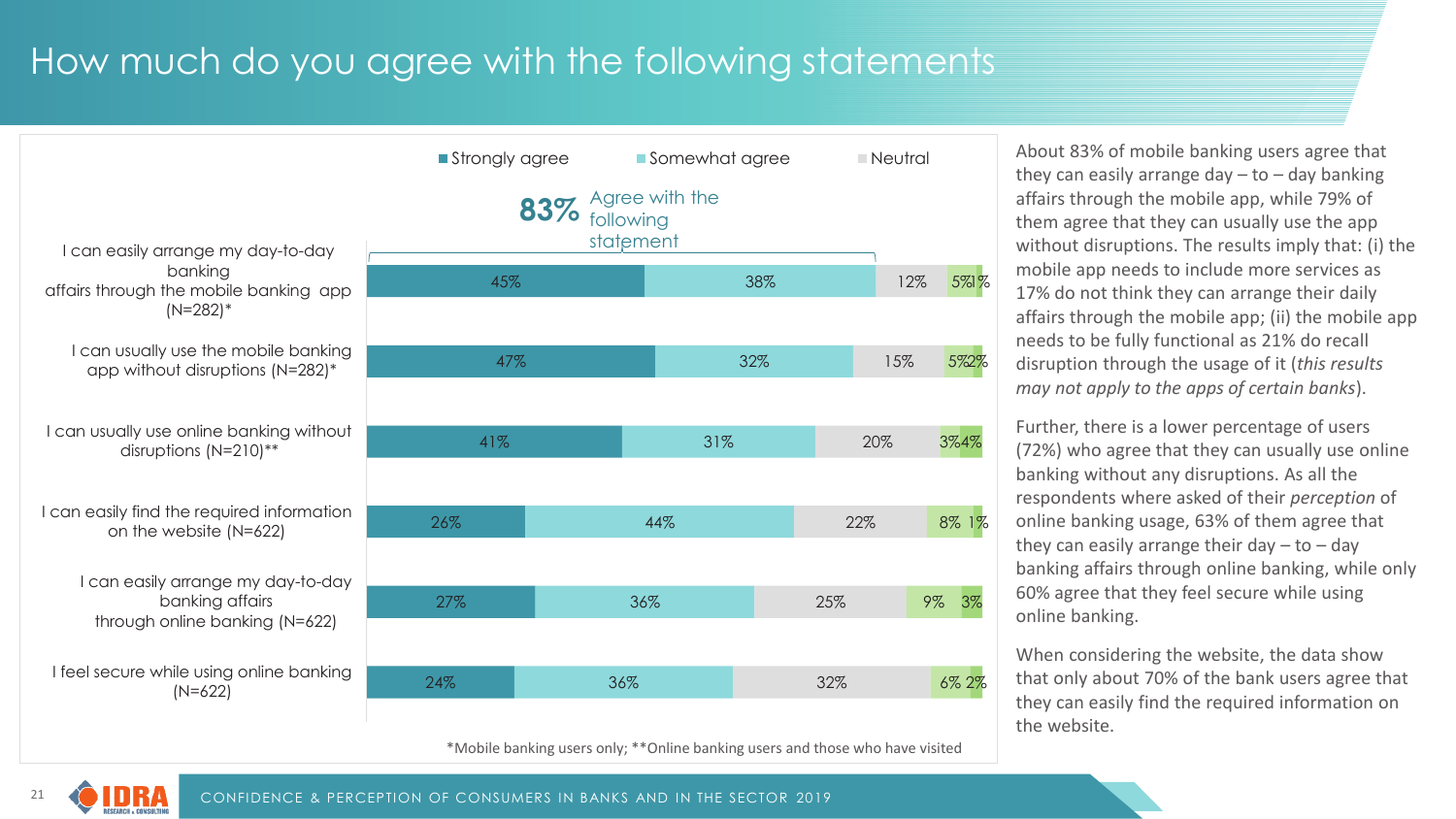#### How much do you agree with the following statements regarding online banking *By online banking usage*



When further analyzing the statements about online banking usage, it is clear that there is a difference between the opinion of those who use it and the perception of those do not use it.

About 84% of those who use online banking feel secure while using it, while only 54% of those who do not use online banking perceive no security issues of using online banking. This result indicates that there is a general perception of lack of security for the usage of online banking among non users. By increasing security perception, there might be a chance for non users to actually start using online banking.

On the other hand, 84% of online banking users agree that they can easily arrange their day-to-day banking affairs through online banking, while only 58% of non users perceive that they would do so. Again the results shows that there is a perception among non users that not much can be done through out online banking. Further, the difference shows that indeed online banking is valuable to users and more information about the usage of it may lead to a change in perception of non users.

22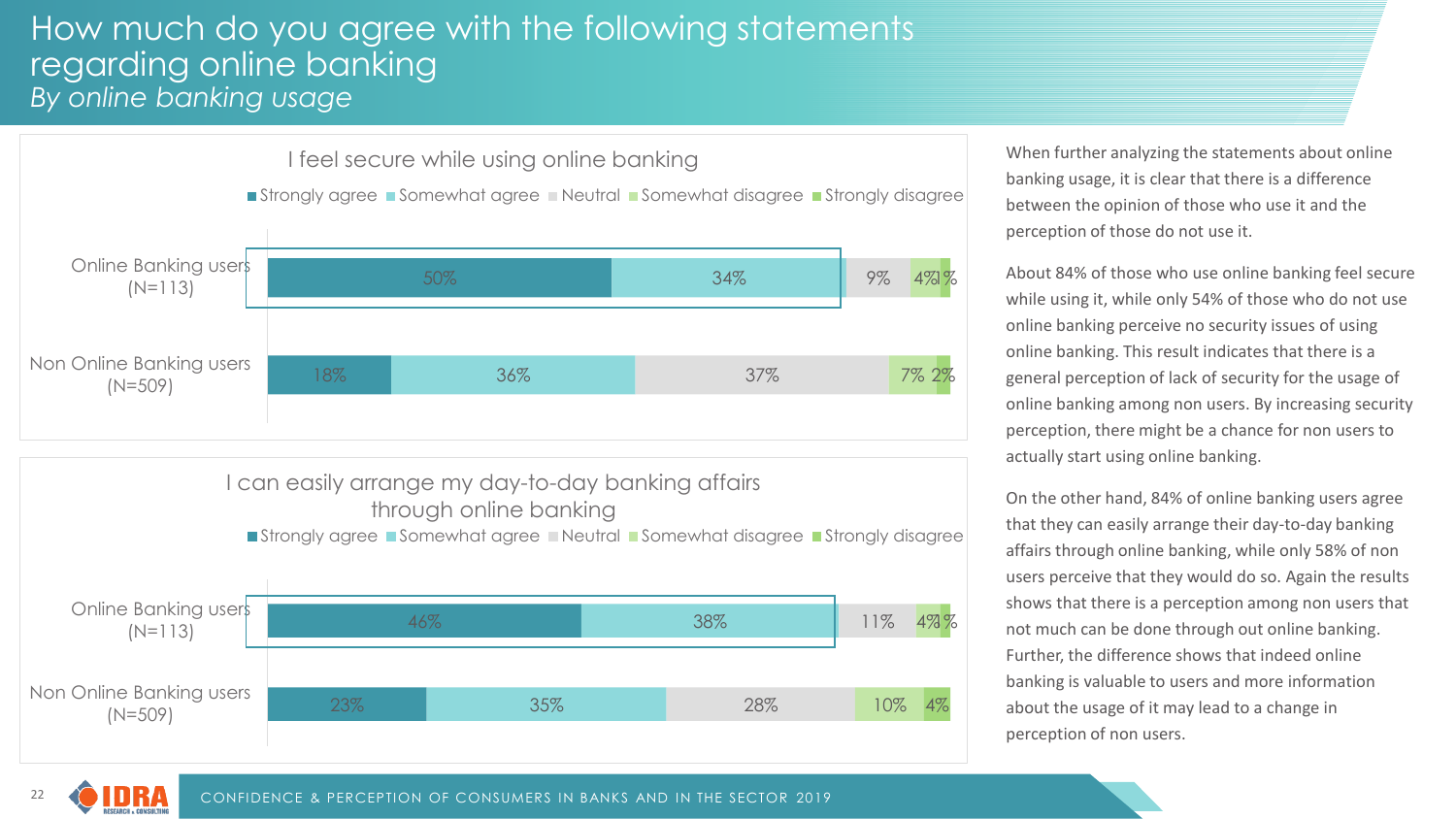## Usage of digital products



About 51% of the overall sample uses digital banking products, whereas 33% use only mobile banking, 6% use only online banking and 12% use both of them.

From those who use bot mobile and online banking, 68% mostly use mobile banking and 32% mostly use online banking.

The results show a strong advantage of mobile banking over online banking in terms of usage.

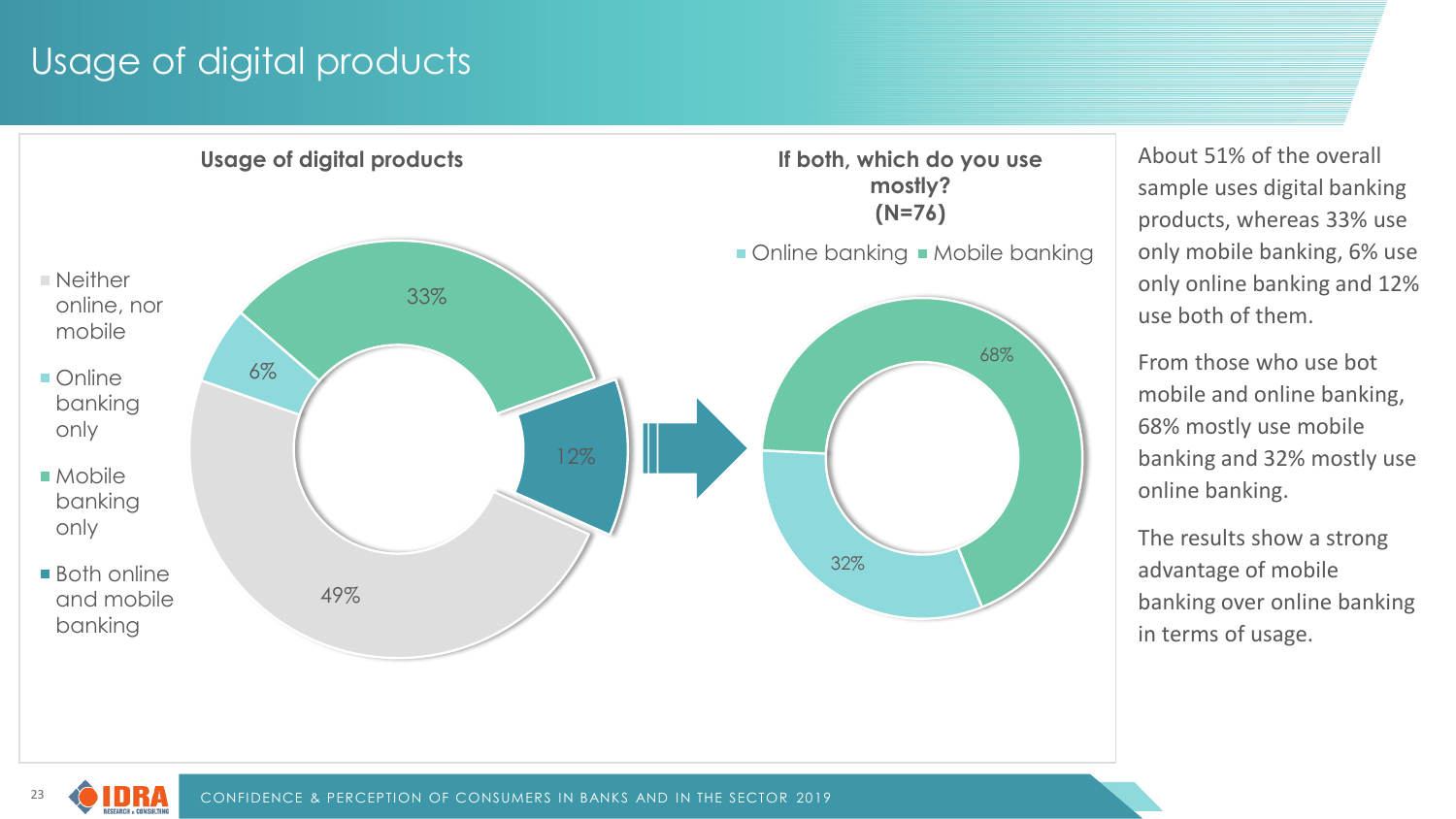#### Usage of digital products *By categories*

|            | Both online and mobile banking Mobile banking only Online banking only Deither online, nor mobile |       |     |       |       |     |  |  |
|------------|---------------------------------------------------------------------------------------------------|-------|-----|-------|-------|-----|--|--|
|            | Use digital                                                                                       |       |     |       |       |     |  |  |
| Total      | Total                                                                                             | 12%   | 33% |       | $6\%$ | 49% |  |  |
|            | Male (N=300)                                                                                      | 16%   | 38% |       | 5%    | 42% |  |  |
| Gender     | Female (N=322)                                                                                    | $9\%$ | 29% | $7\%$ |       | 55% |  |  |
| Age        | $18 - 24$ y.o (N=117)                                                                             | 10%   | 31% | $6\%$ |       | 53% |  |  |
|            | 25 - 34 y.o. (N=203)                                                                              | 12%   | 37% |       | $4\%$ | 47% |  |  |
|            | $35 - 44$ y.o. (N=198)                                                                            | 13%   | 33% |       | $6\%$ | 48% |  |  |
|            | More than 44 y.o. (N=104)                                                                         | 13%   | 28% |       | 11%   | 48% |  |  |
| Employment | Employed in public sector (N=174)                                                                 | $7\%$ | 46% |       | 5%    | 43% |  |  |
|            | Employed in private sector (N=281)                                                                | 18%   |     | 29%   | 8%    | 45% |  |  |
|            | Self-employed (N=31)                                                                              | 19%   |     | 27%   | 11%   | 44% |  |  |
|            | Unemployed / Retired (N=72)                                                                       | $7\%$ | 24% | 3%    |       | 67% |  |  |
|            | Student (N=63)                                                                                    | 5%    | 28% | $4\%$ |       | 62% |  |  |
|            |                                                                                                   |       |     |       |       |     |  |  |

Analyzing digital usage through categories there can be observed some differences between gender and employment status, while least among age groups.

The results show that there are less female users who use digital banking products than male users. About 58% of male respondents use digital products, while only 45% of female respondents do so.

When looking through age, only younger age groups (18-24 y.o.) have more non users than users on digital banking products, while other age groups have little differences between them.

Considering employment, there are little differences between employed bank users who have a higher percentage of digital banking users than non digital banking users.



CONFIDENCE & PERCEPTION OF CONSUMERS IN BANKS AND IN THE SECTOR 2019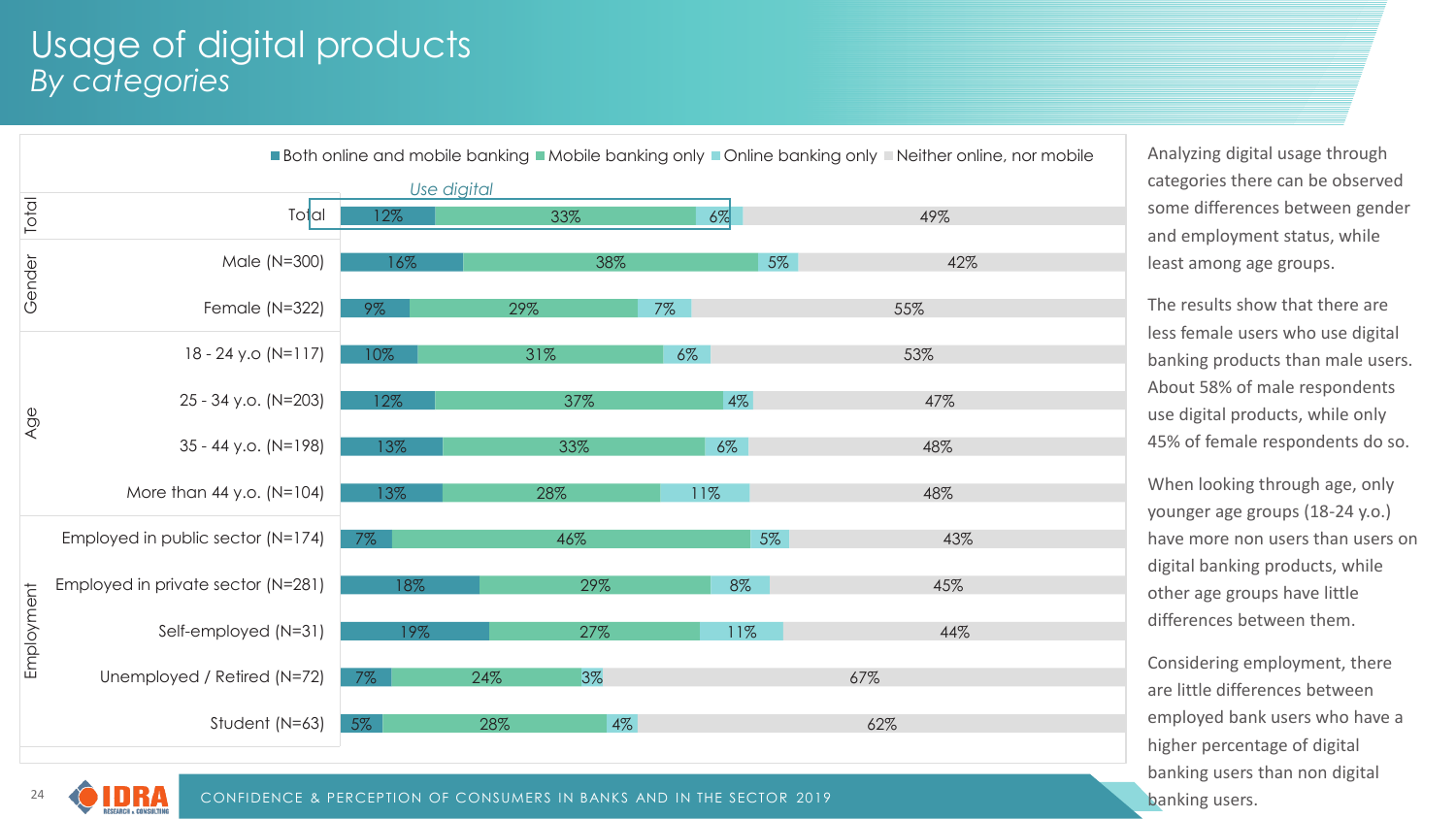#### Usage of digital products *By years of bank usage*





CONFIDENCE & PERCEPTION OF CONSUMERS IN BANKS AND IN THE SECTOR 2019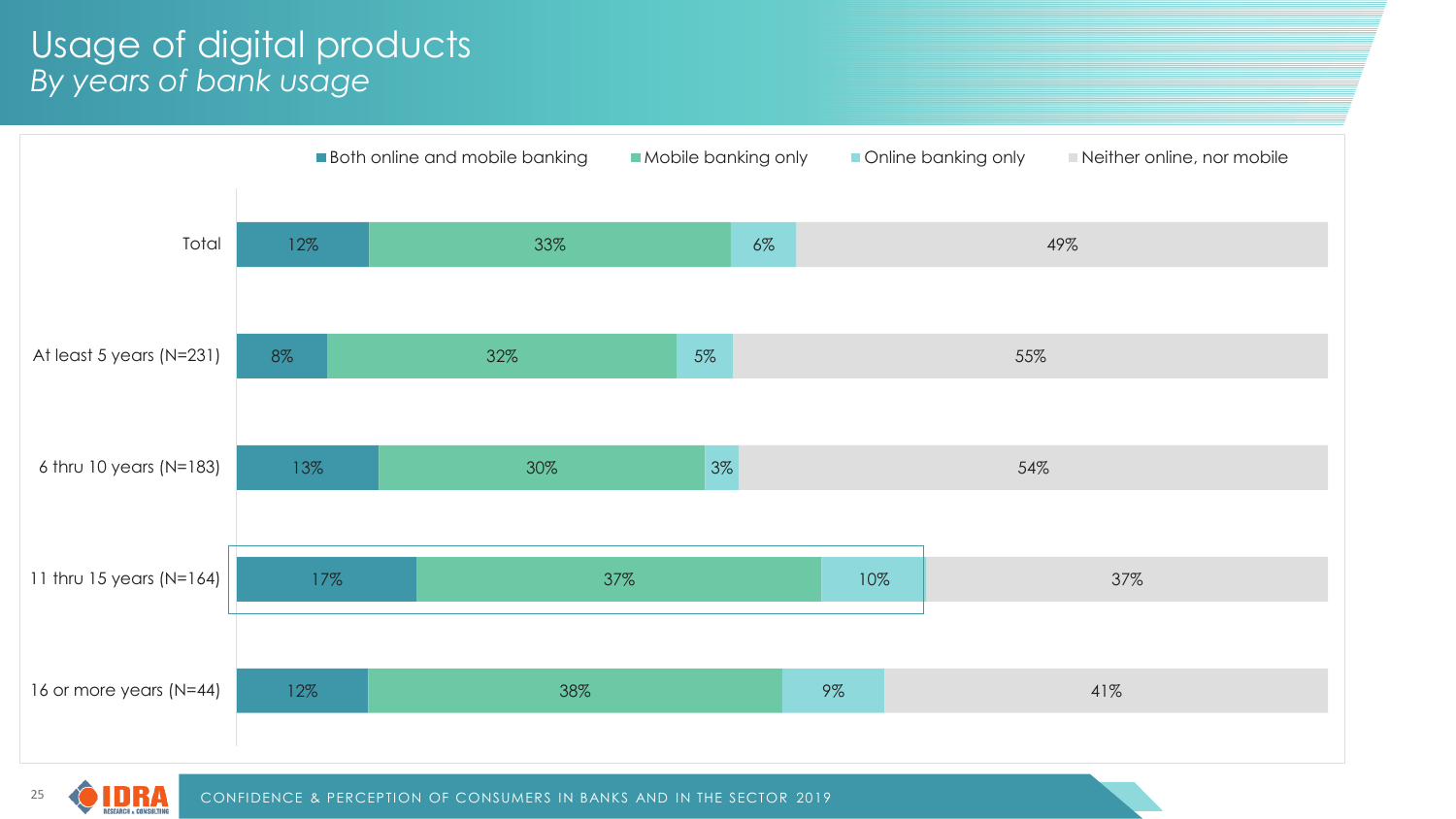## When did you start using mobile/online banking?



Looking in particular into digital usage, the results indicate that there are more experienced users of online banking than mobile banking.

About 84% of online banking users have been using it for more than one year, of which 22% started using it the last year, 39% the last 3 years and 23% started using it further than the last 3 years.

On the other hand 76% of mobile banking users have been using it for more than 1 year, of which 33% started using it the last year, 32% the last 3 years and 11% started using it further than the last 3 years.

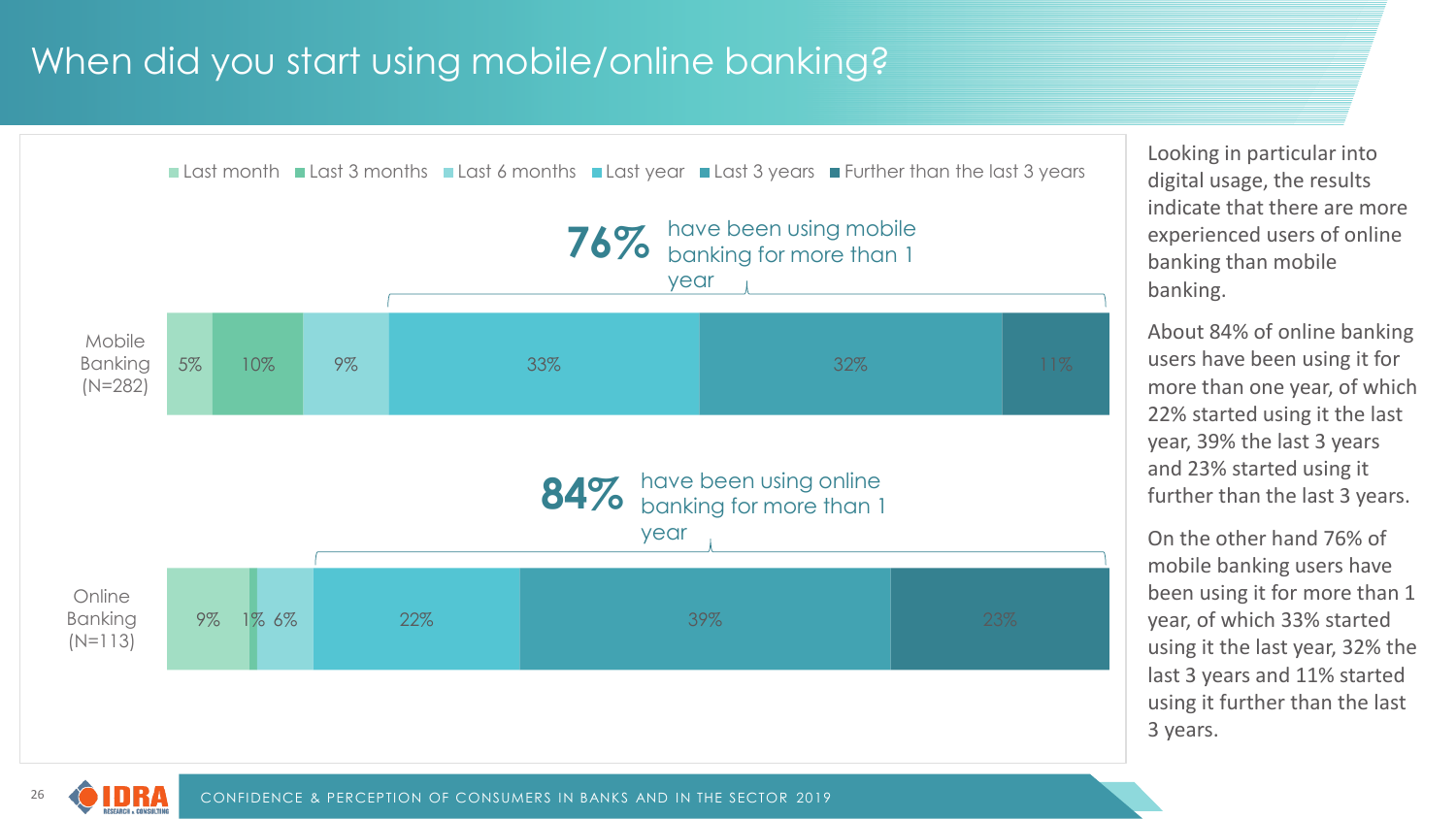## Satisfaction with mobile/online banking



Mobile banking users and online banking users show the same level of satisfaction with the usage of this products. In particular, 72% of users are satisfied with mobile banking and online banking.

Even though the level of satisfaction with this digital products is high, there is a concerning percentage who are dissatisfied with them. About 19% of online banking users are dissatisfied with online banking, while 17% of mobile banking users are dissatisfied with it.

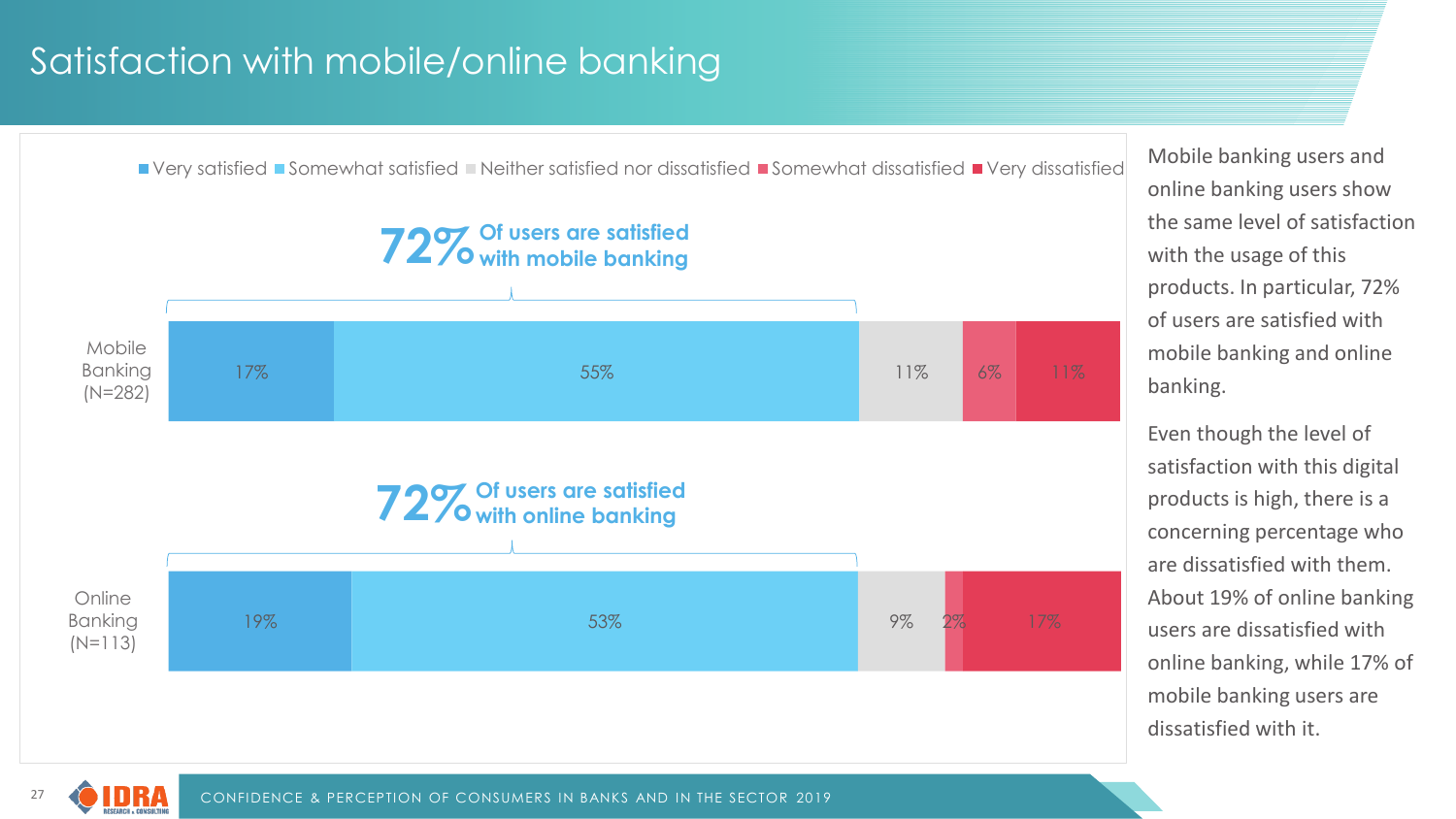#### Correspondence Analysis *Years of usage and satisfaction with Online Banking*



**Correspondence analysis** is used to further analyze the satisfaction with digital products. It is a technique for graphically displaying a twoway table by calculating standardized coordinates representing its rows and columns. These coordinates are analogous to factors in a principal components analysis.

The interpretation of result includes the association of different factors with each other: the closer the coordinates, the more associated these factors are with each other.

In this case, the correspondence analysis includes years of usage and satisfaction with online banking. The graph shows that there is no *clear pattern of association* between them. However, when looking closely, those who have been using online banking for more than 3 years are closely associated with very dissatisfied, implying that there might be some relation between the both. But the fact that even very satisfied are very close in coordinates to this category makes this assumption weak, and leaves no clear pattern of association.

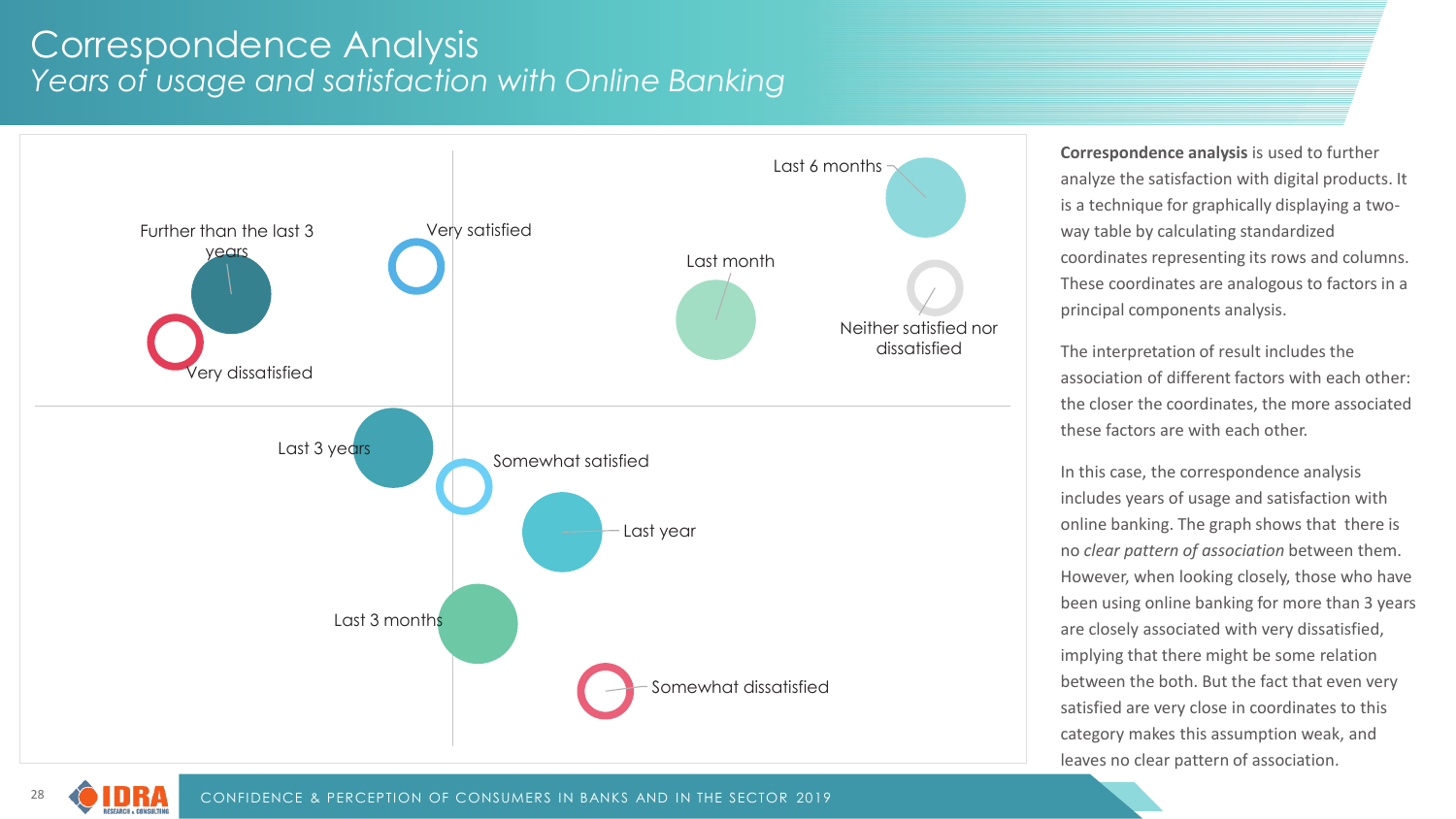#### Correspondence Analysis *Years of usage and satisfaction with Mobile Banking*



When using correspondence analysis to investigate associations between years of usage and satisfaction with mobile banking the pattern is much clearer and revealing.

Those who have been using mobile banking for more than 3 years are closely associated with very dissatisfied, implying that there might be some relation between the both. The fact that they are distant to other categories and do not have any other factor close, implies that the association is strong. In this case, the results indicate that more experienced users are more dissatisfied with the app.

On the other hand, there are the new users (who started using last 3 months, last 6 months and last year) which are closely related to "somewhat satisfied"; implying a slight satisfaction in relatively new users. Moreover, the group of those who started using mobile banking last month are neutral in their evaluation.

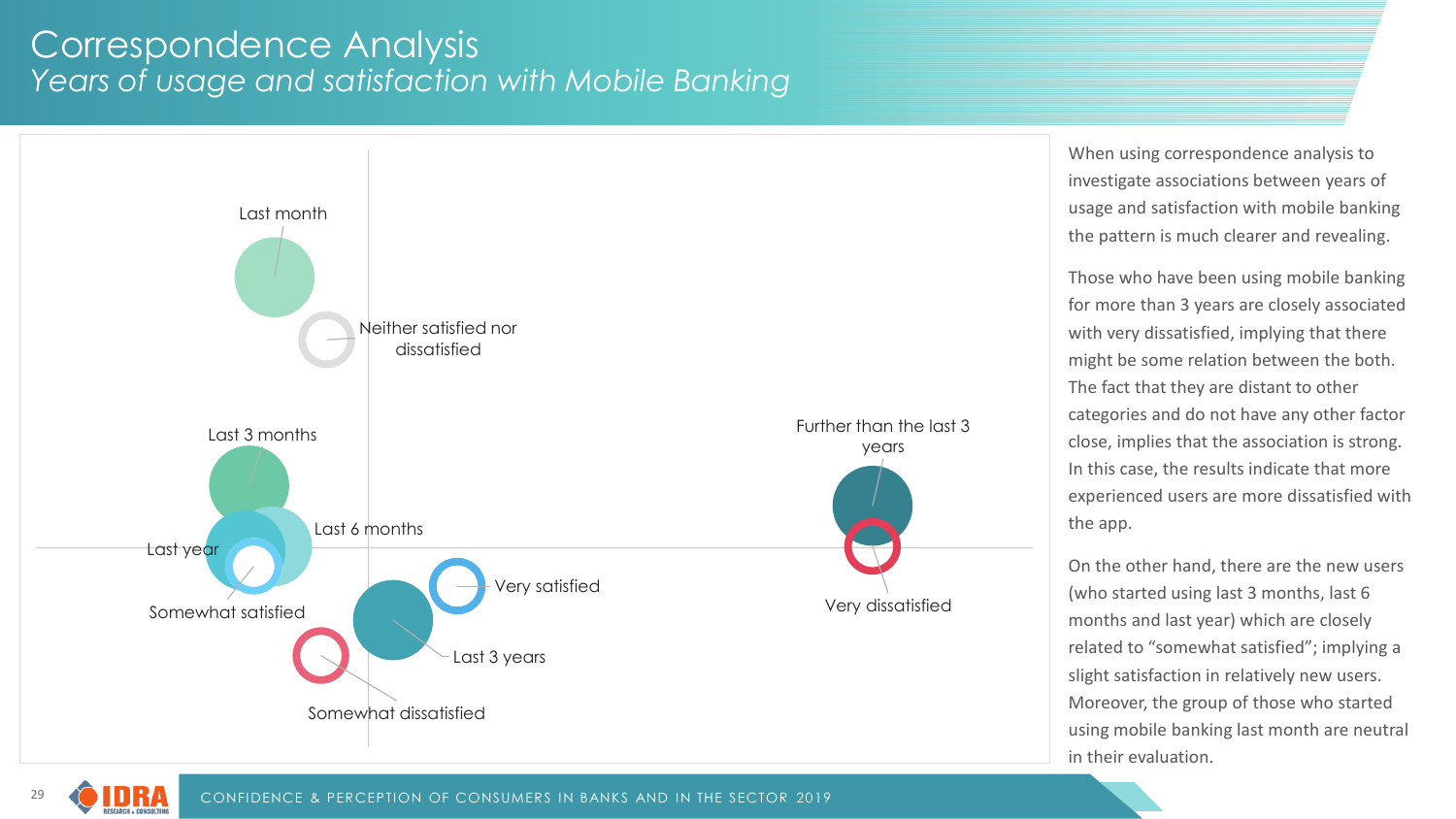#### Correspondence Analysis *Frequency of usage and satisfaction with Online Banking*



Correspondence analysis between frequency of usage and satisfaction shows that there is no clear relation between the frequency of usage and satisfaction with online banking.

LT 1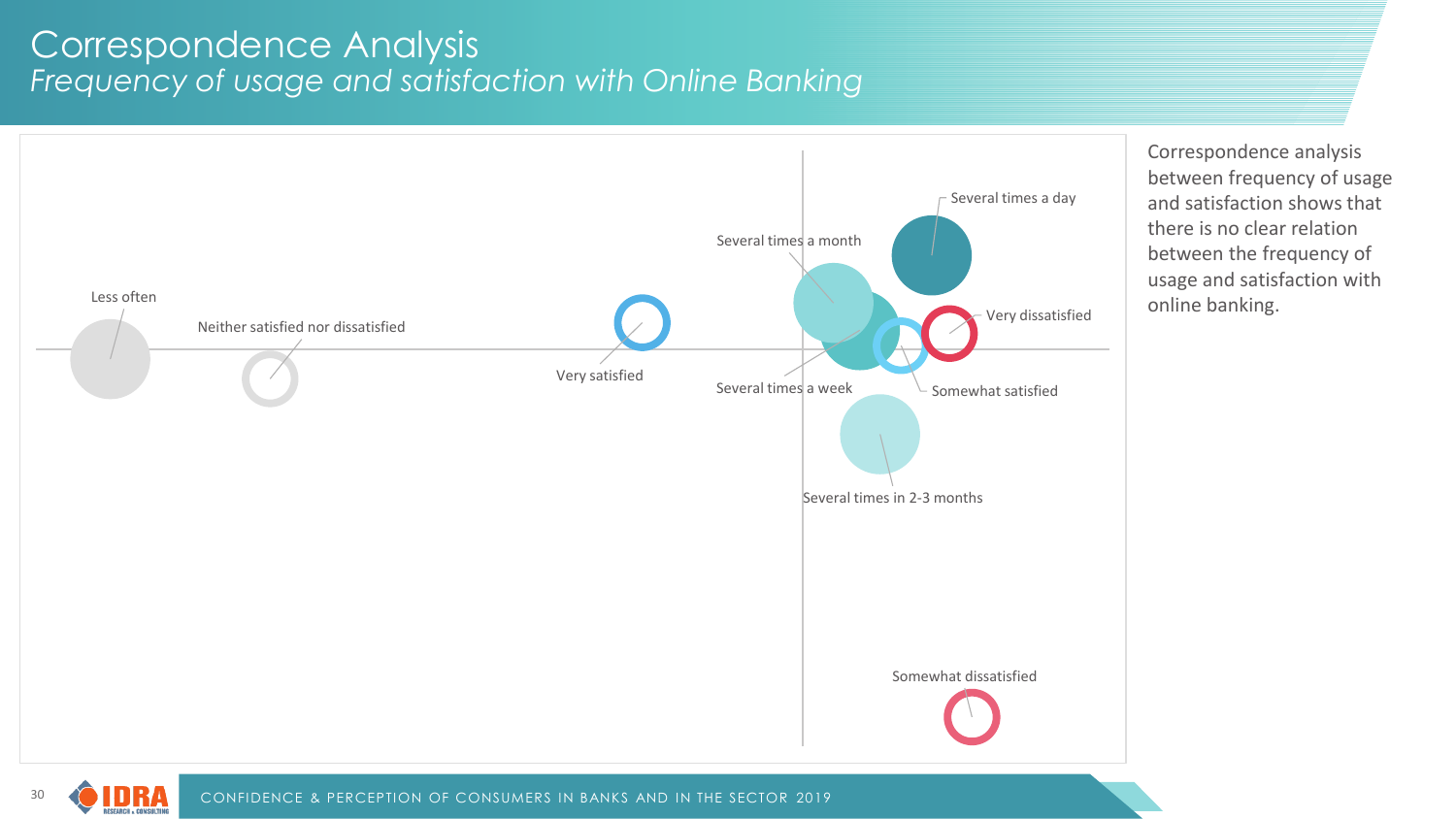#### Correspondence Analysis *Frequency of usage and satisfaction with Mobile Banking*



31

banking.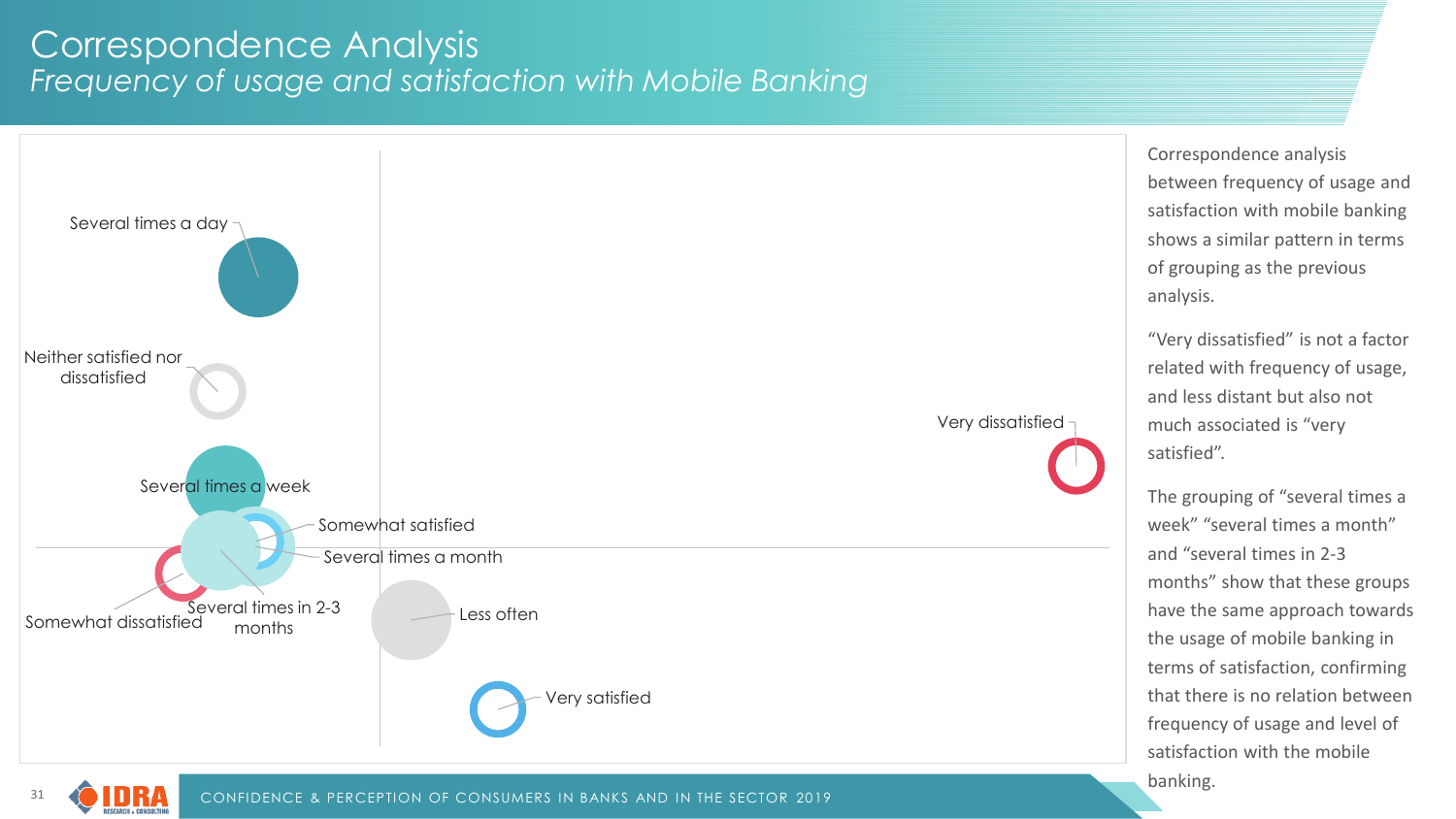## In the last 6 months, how often have you encountered bank related advertisements?



Social media is clearly the most visible approach through which respondents have encountered bank related advertisements.

About 44% of the respondents have seen bank related advertisements through social media at least several times a week, from whom 18% have encountered them several times a day.

Advertisements through TV are the second most visible (when considering at least a weekly basis of visibility). About 40% of the respondents declare to have encountered bank related advertisements at least several times a week or more often while watching TV.

Announcements or posters posted on streets or buildings comes 3<sup>rd</sup> and online media comes 4th. However in this case online media is more visible on a daily basis that announcements or posters.

Least visible of the mentioned channels are radios and printed newspapers and magazines.

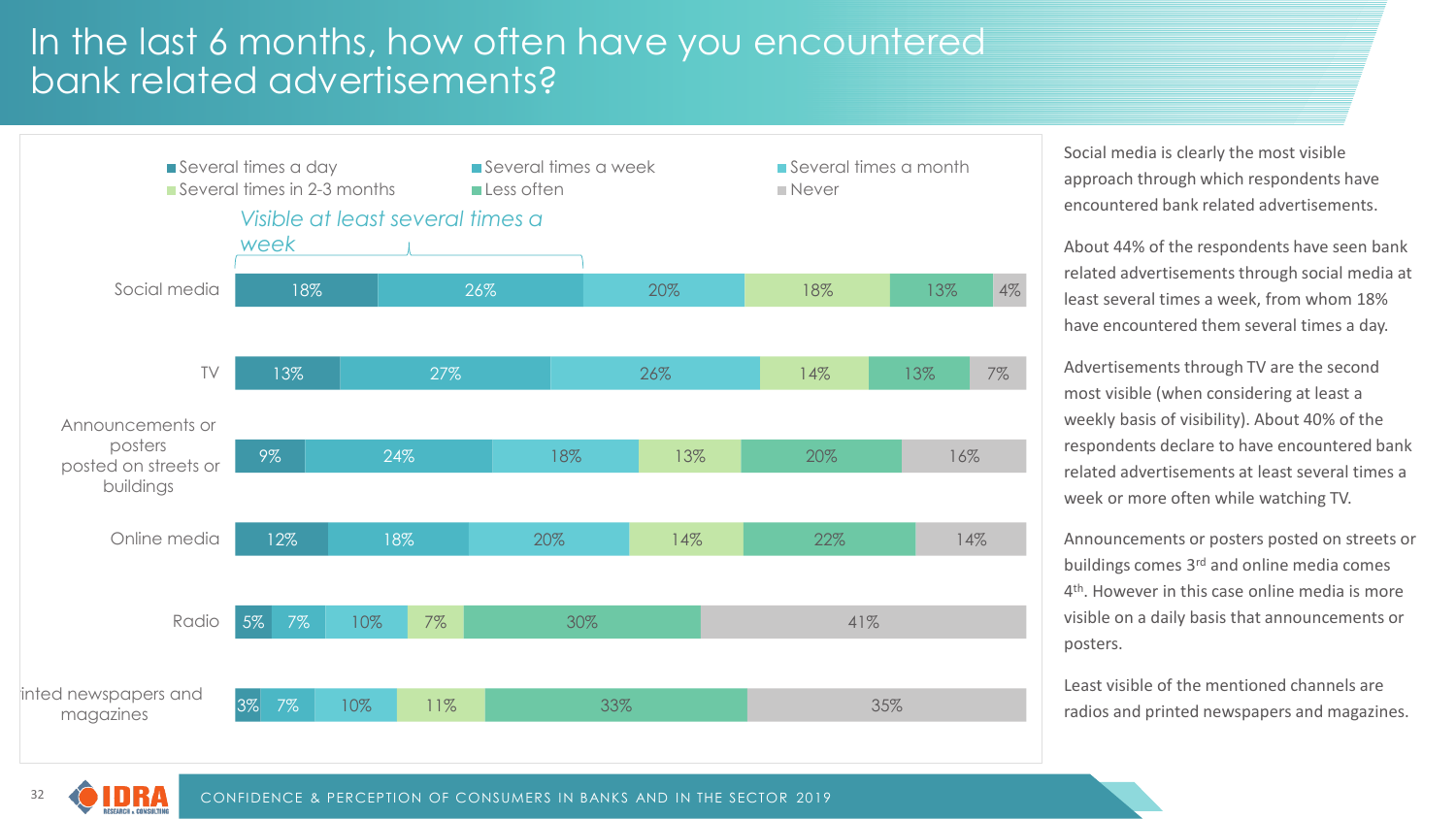# **NET PROMOTING SCORE**

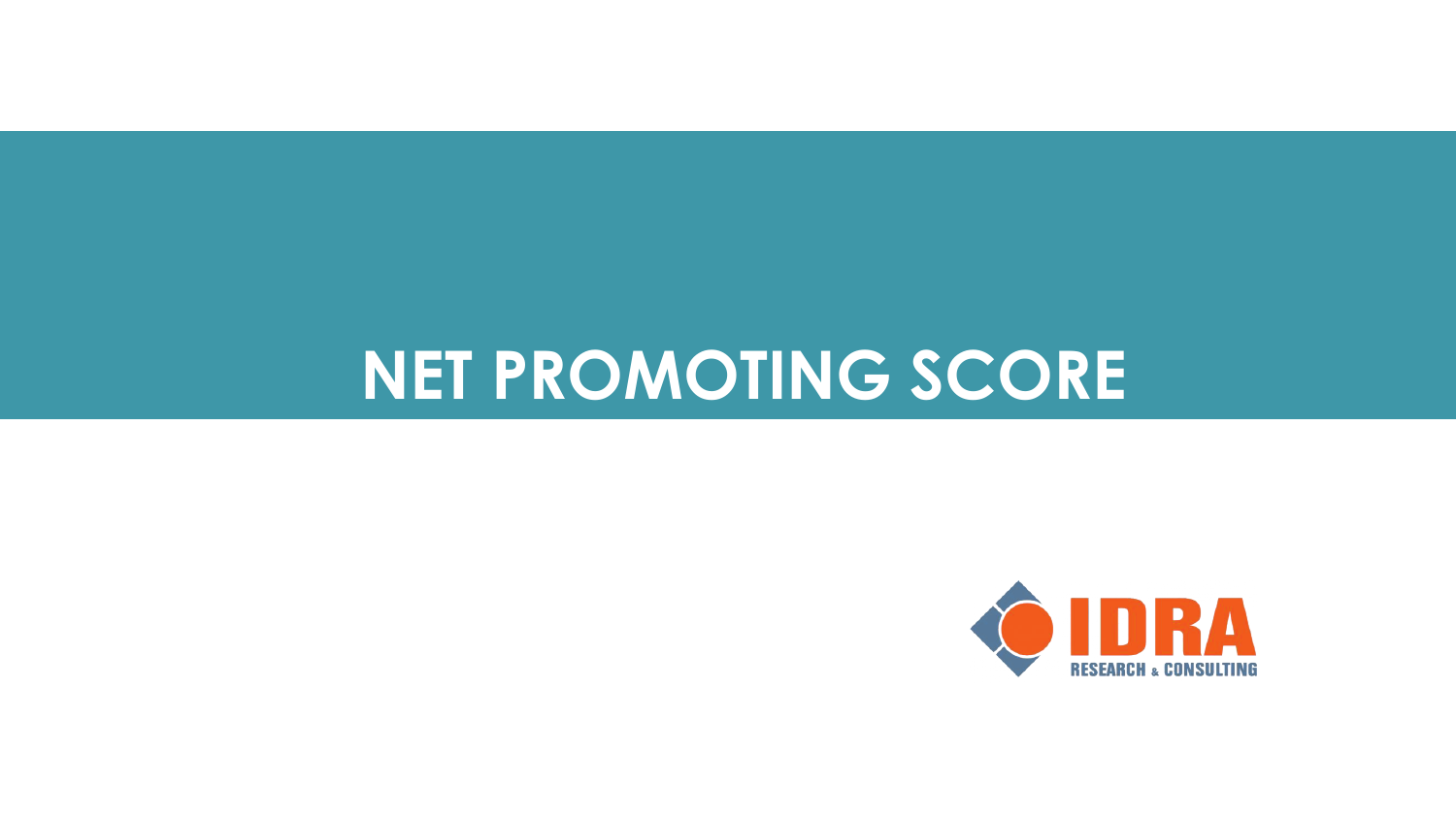## NPS Calculation

• NPS is calculated from the question:

*How likely are you to recommend your bank? On a scale from 0 to 10, where 0="definitely not would recommend it" and 10="definitely would recommend it".*

- The evaluation for their respective main bank will serve as an indicator of their evaluation for the whole banking system.
- To be followed by an open-ended request for elaboration on the respondents respective evaluation.



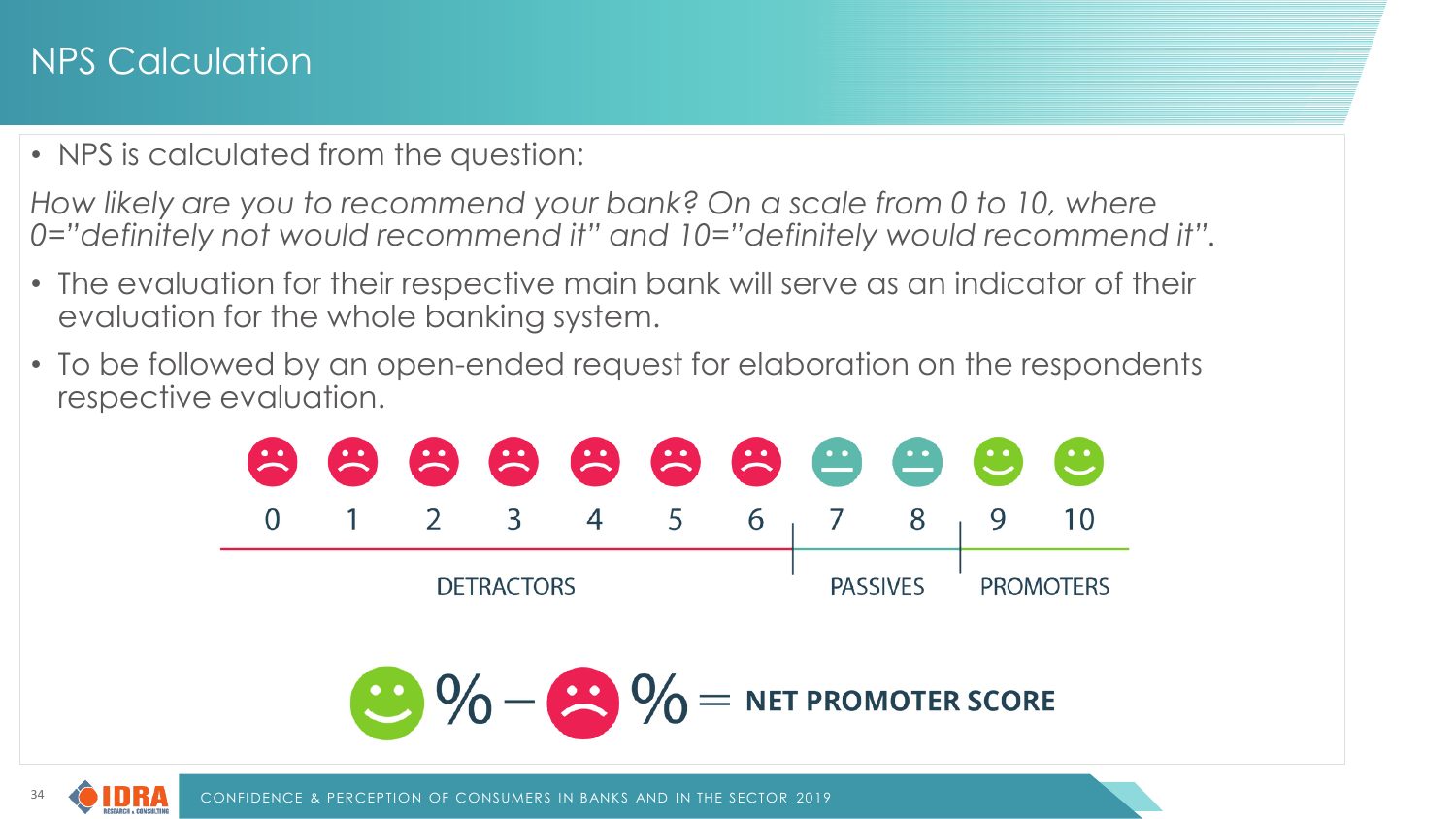#### Net Promoting Score *Overall*



Net Promoting Score for the Banking sector in Albania is evaluated at only 9 points.

The data shows that 35% of bank users promote the banking sector, 26% would not recommend it (detract), while 38% are at a neutral/passive level.

The difference between promoters and detractors is relatively small, even though there is a good share of customers satisfied with the banking sector in Albania, there is a relatively high share who are not are not satisfied with it and would not recommend dealing with a bank in Albania.

Although it looks like the focus of the NPS is the difference between the promoters and the detractors, if the percentage of passives is relatively high, it is an important indicator for the performance of the market. This is the indifferent part of customers, who show lack of emotion and when applied to their experience it creates ambiguity.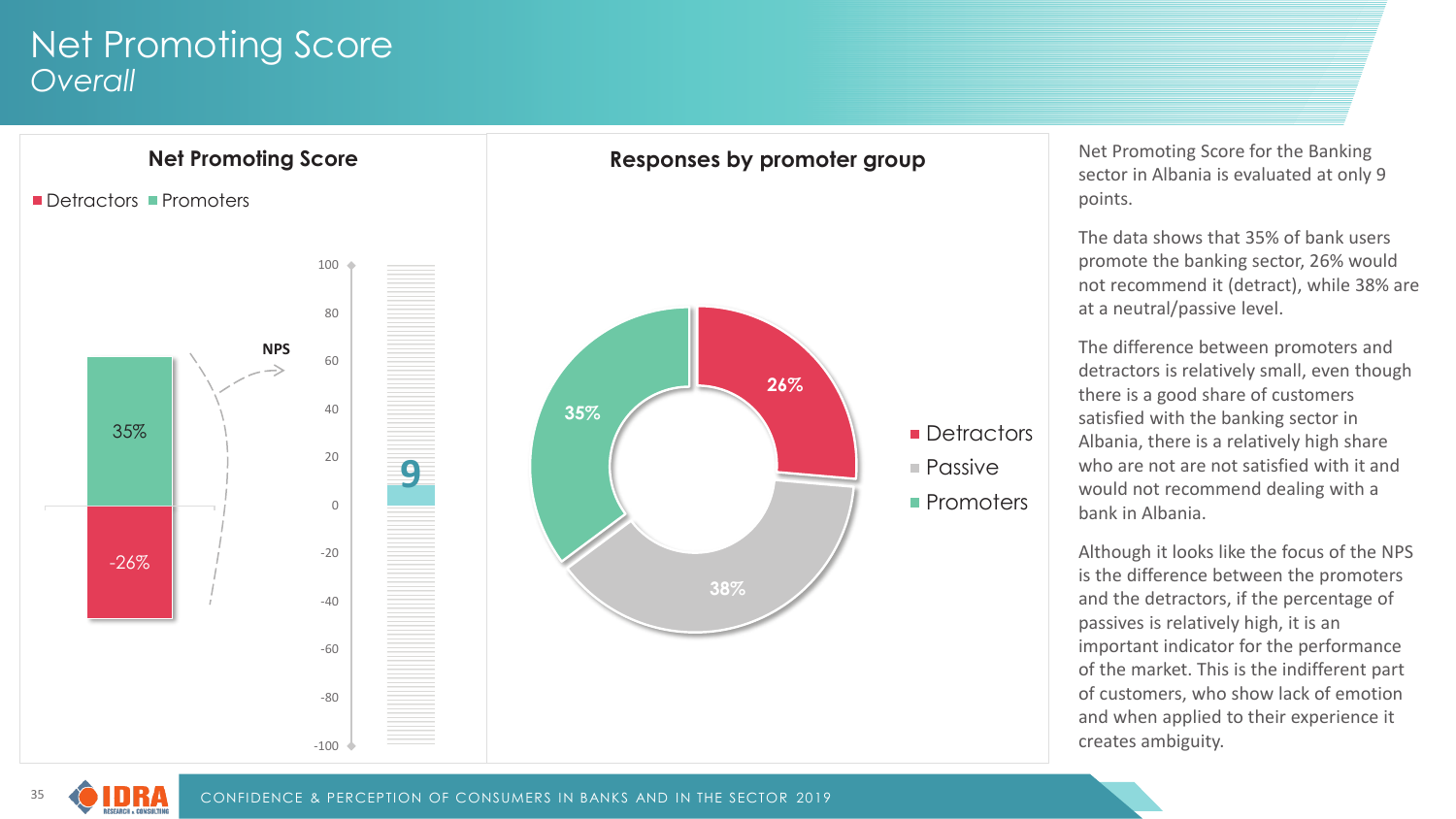### Reasons to promote



36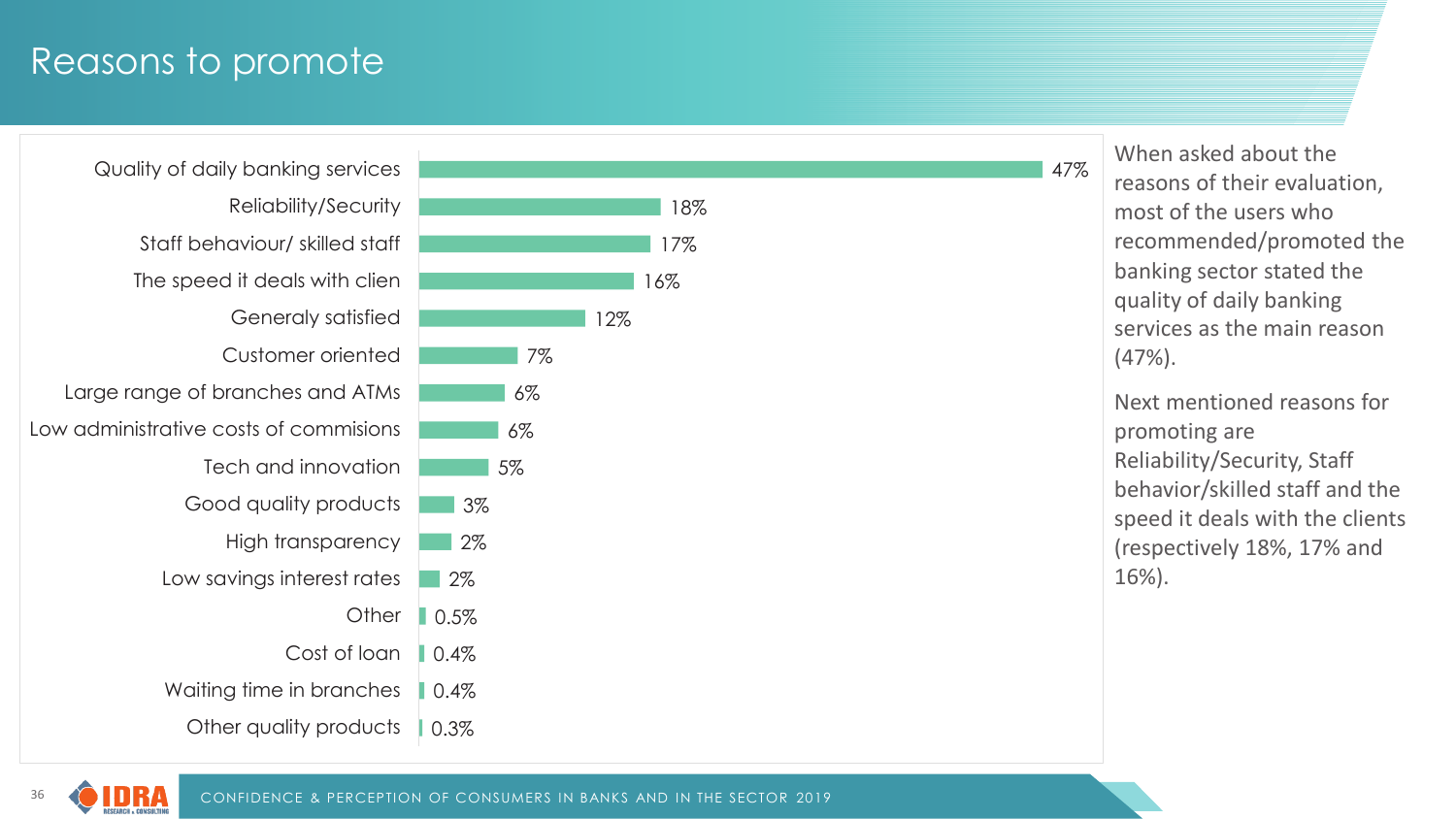## Reasons to detract



37

CONFIDENCE & PERCEPTION OF CONSUMERS IN BANKS AND IN THE SECTOR 2019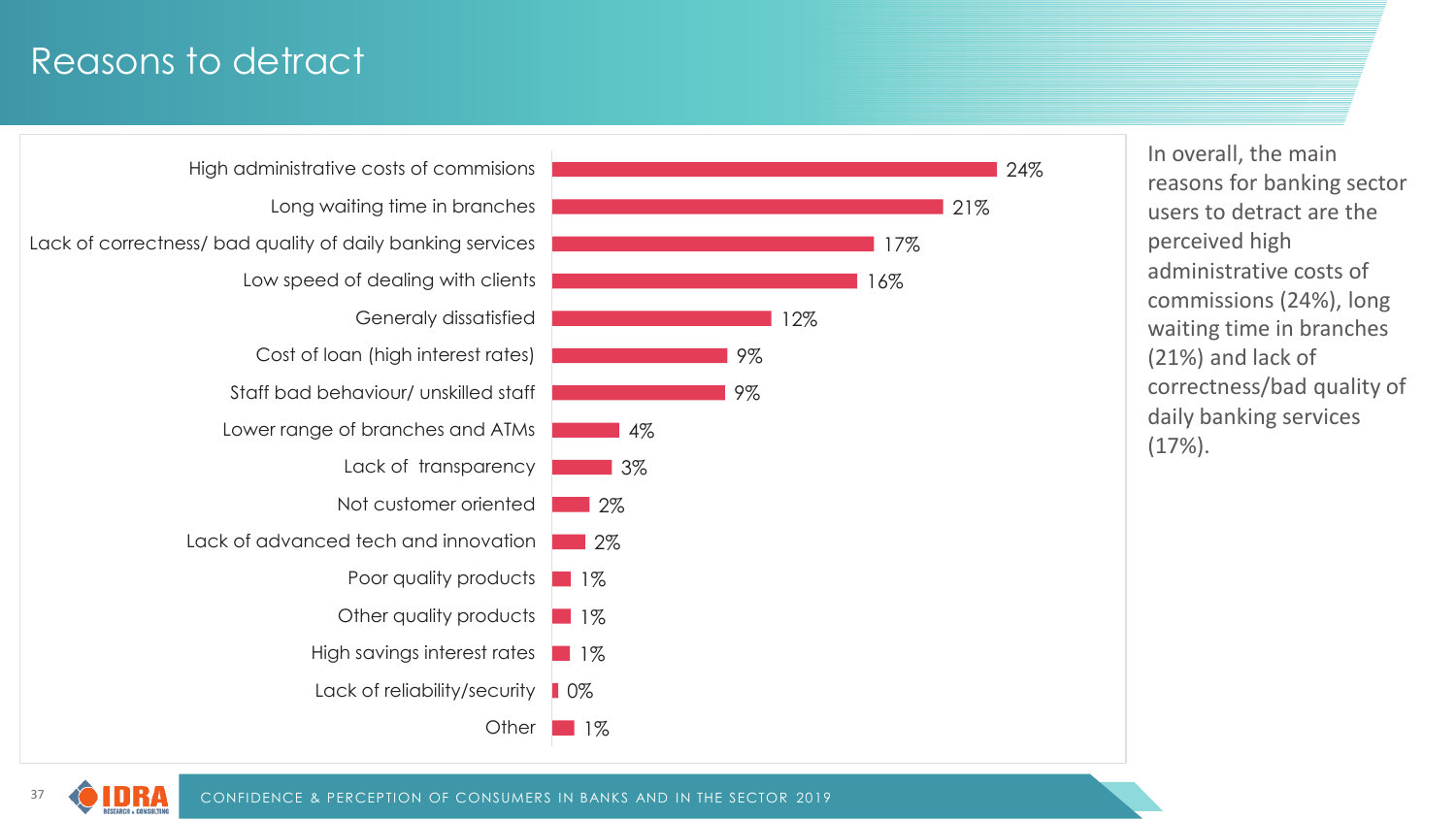#### Net Promoting Score *By gender and age*



When analyzing the data by gender, male users are slightly more likely to recommend the banking sector compared to females. Resulting in a NPS of 11 for Male and 7 points for Females.

Regarding age it can be noticed that "Young" and "Older" (the age group of 18-24 y.o and +44 y.o) users group has a significantly higher NPS. Respectively 24 and 27 points.

CONFIDENCE & PERCEPTION OF CONSUMERS IN BANKS AND IN THE SECTOR 2019

UMA **ESEARCH & CONSULTIN**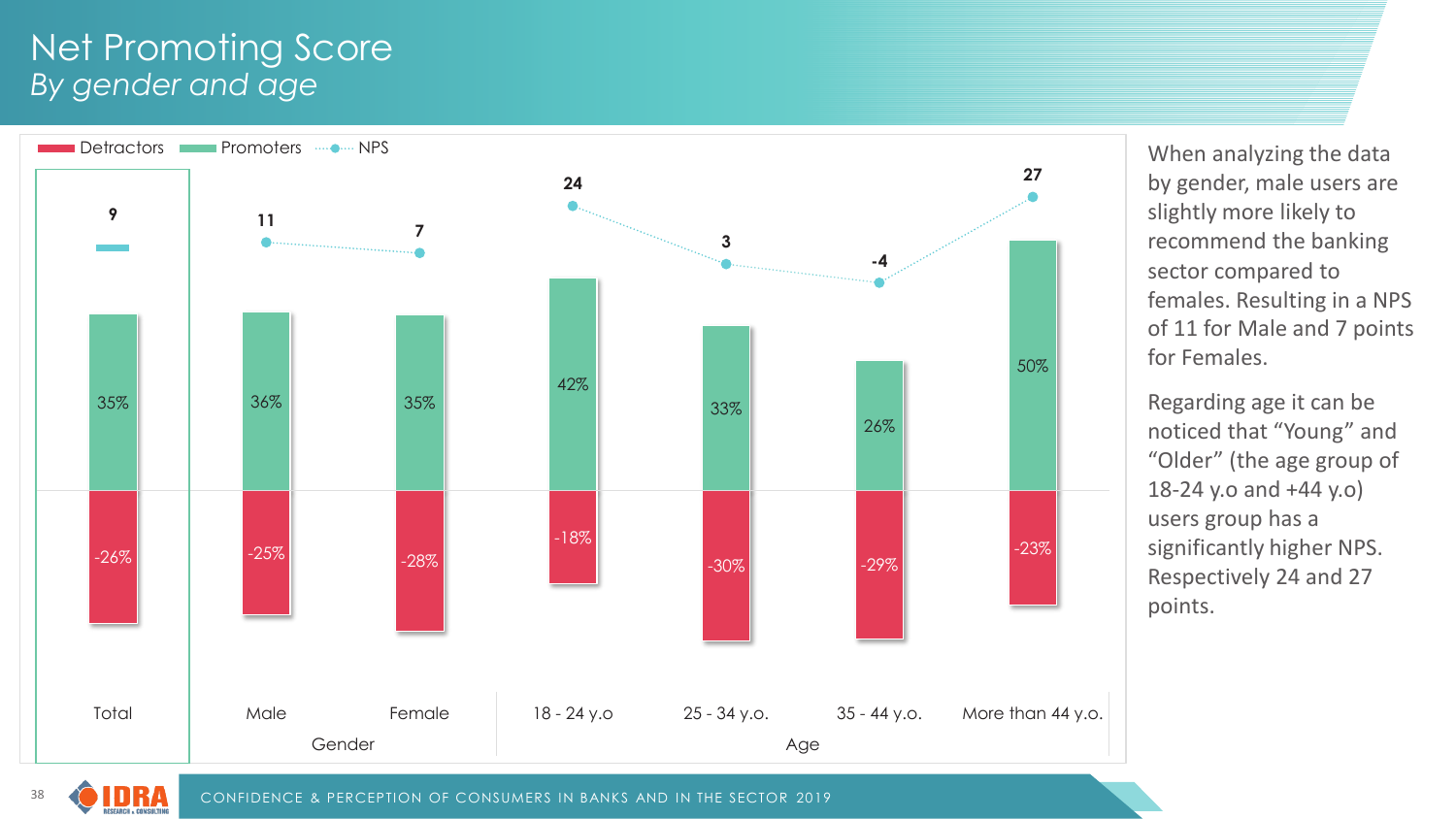#### Net Promoting Score *By employment and usage of digital banking products*



When disaggregating by "typology" of bank users regarding the digital banking products is can be observed that those who use digital banking products have a slightly positive attitude regarding banking sector, thus giving a higher NPS (+13 points).

UMA **SEARCH & CONSULT**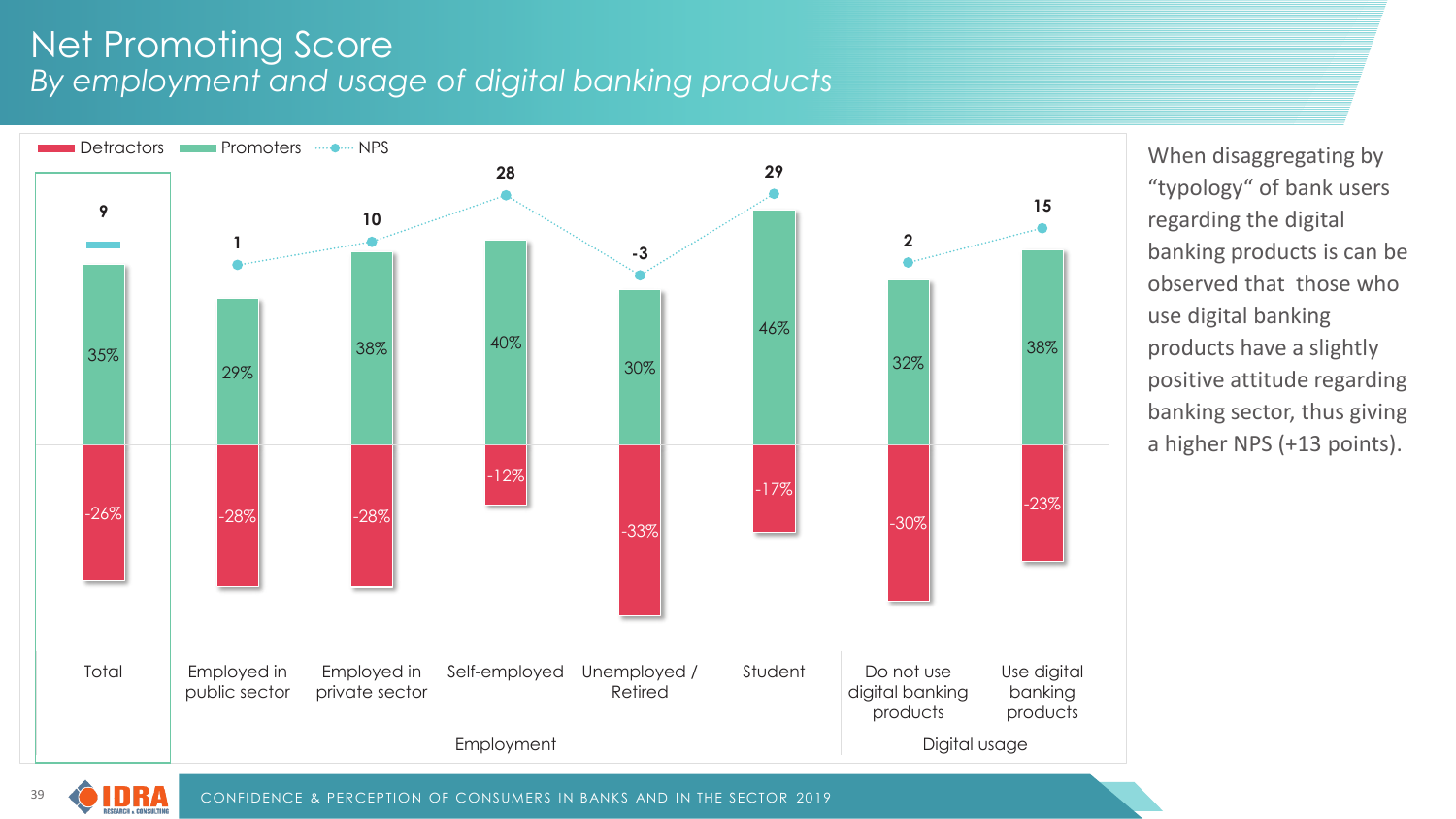#### Net Promoting Score *By years of bank usage*

UMA **ESEARCH & CONSULTING** 



What stands out when analyzing the NPS by years of bank usage are the group of users for 6 to 10 years. The have the a negative NPS, meaning more detractors than promoters, and compared to other groups the have the lowest NPS score.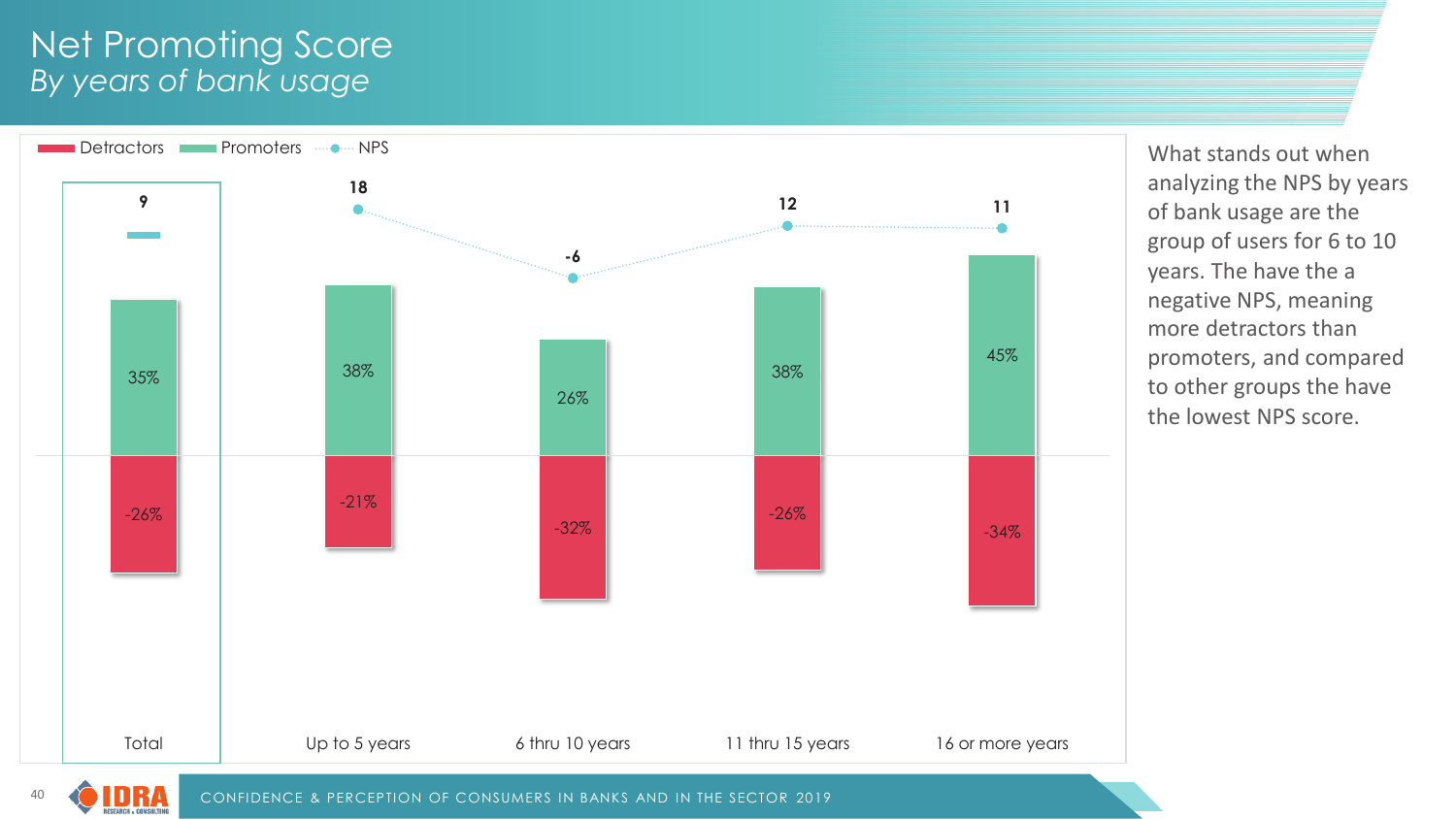# **EVALUATION OF ALBANIAN BANKING SYSTEM ATTRIBUTES**

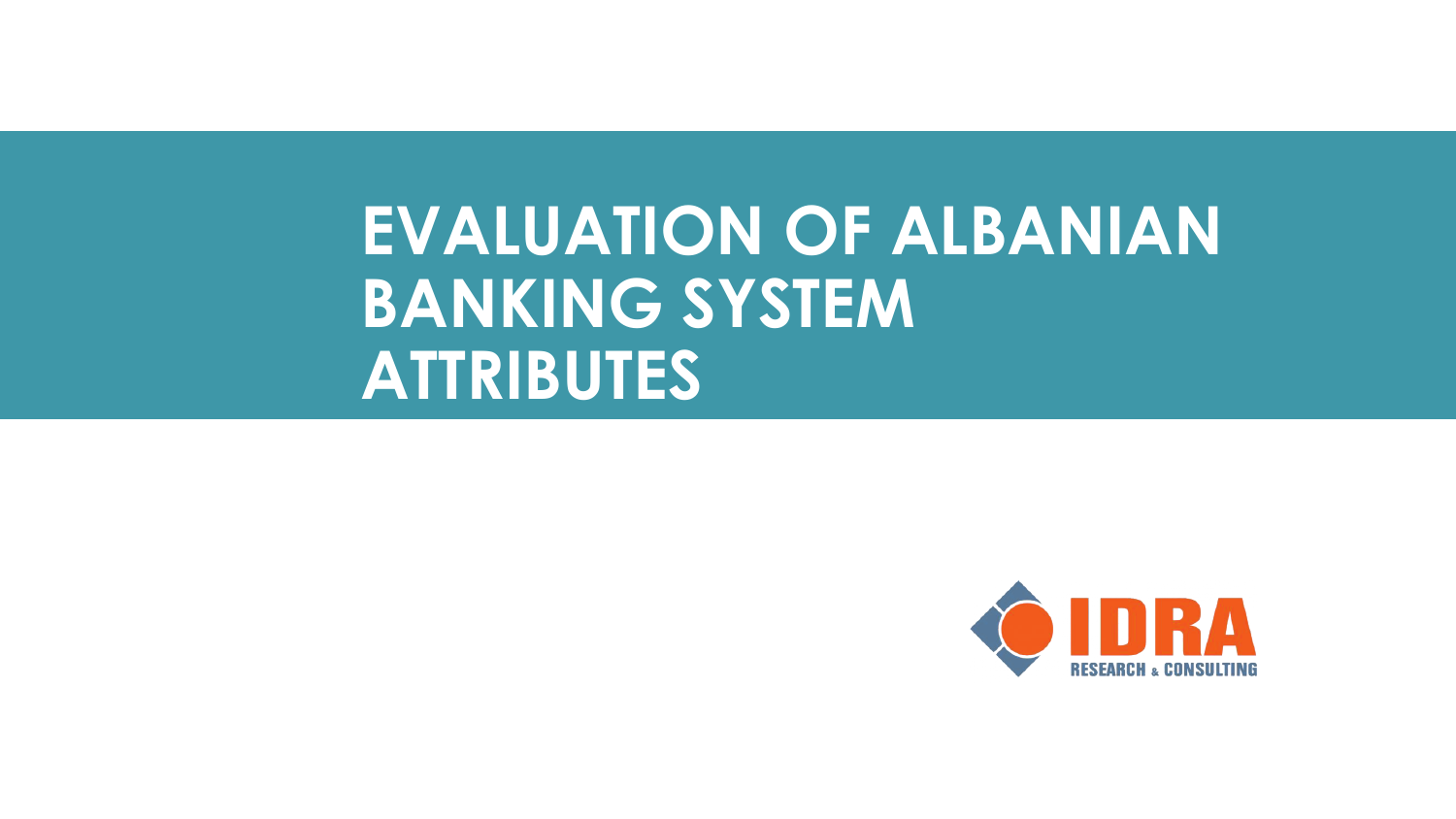### Confidence, development and security of Albanian banking system *By gender*



In this section the respondents were asked to evaluate the confidence, development and level of security of banking sector, on a scale from 1 to 7. On these slides this scale it is converted on a 0-100 scale to better see the differences between banking sector attributes and groups.

On overall, the confidence; development; security have a relatively low evaluation, just below the average, from 56 to 62. The highest evaluation is for the level of the development that the Albanian banking sector has made in the last years, closely followed (with just 1 point lower) by the confidence on the Albanian banking system. While for the level of security, the respondents gave a slightly lower evaluation of 56 points out of 100.

Moreover, even the differences between groups or different user profiles are small or insignificant.

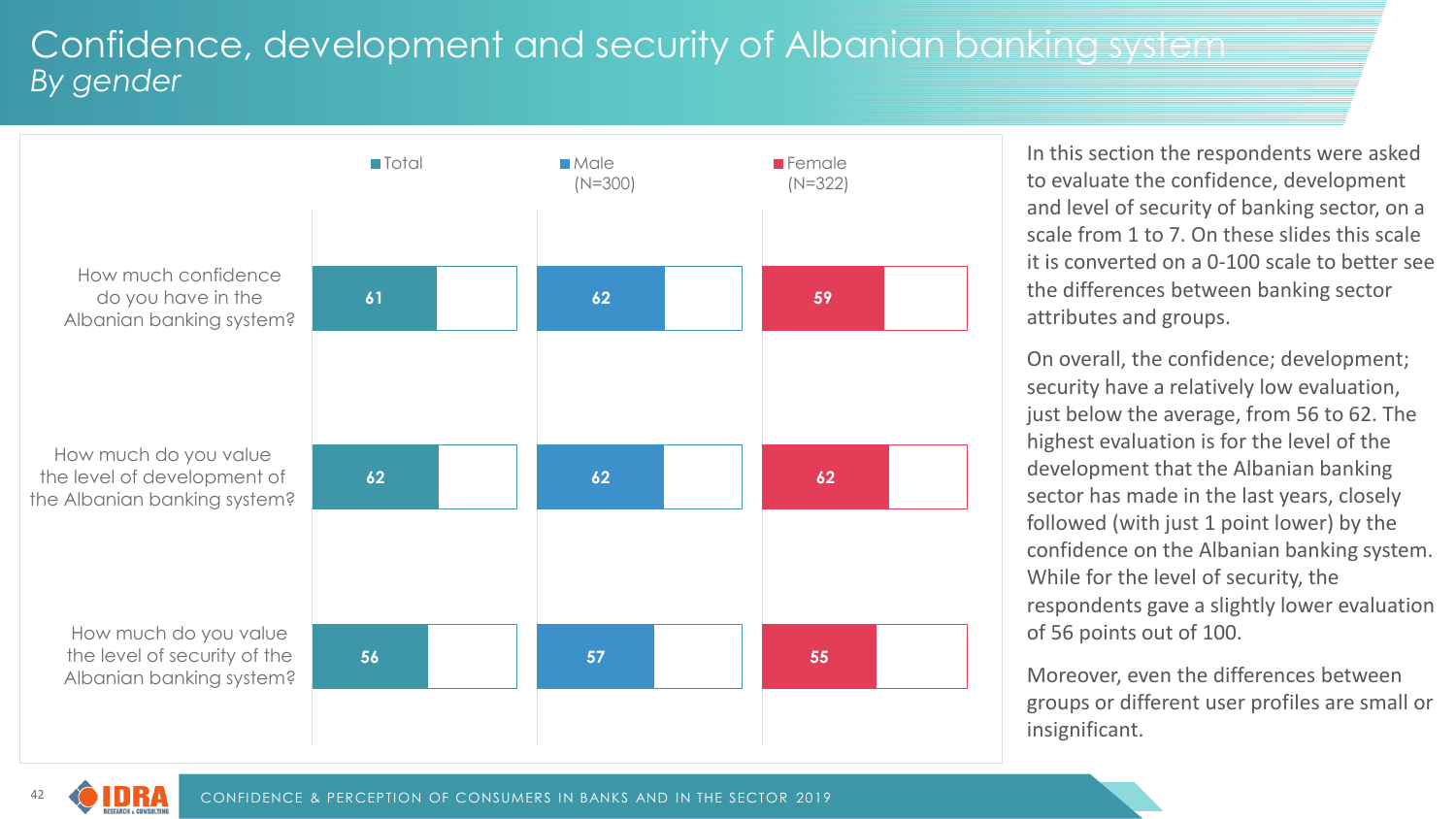## Confidence, development and security of Albanian banking system *By age*



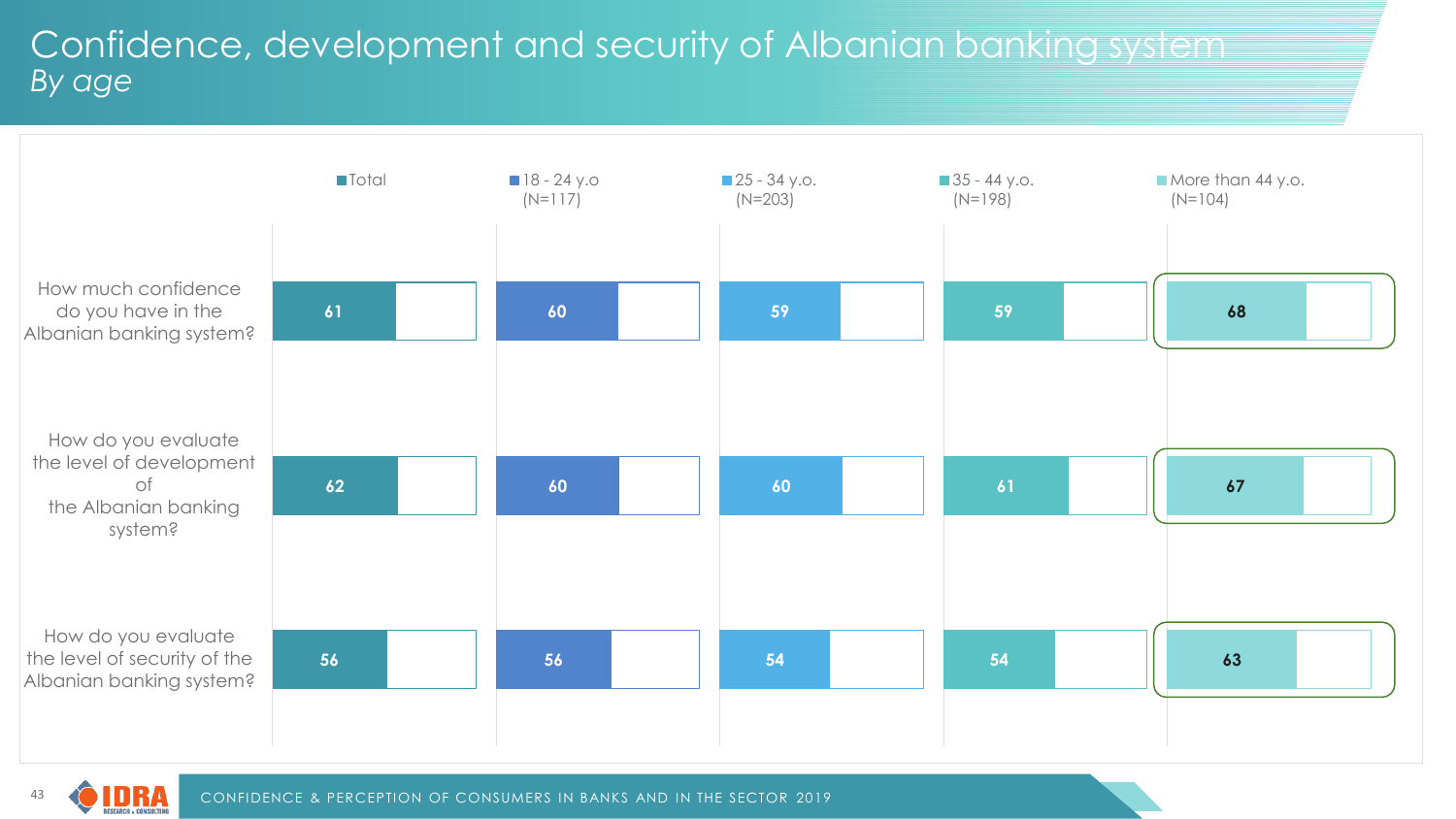### Confidence, development and security of Albanian banking system *By employment*



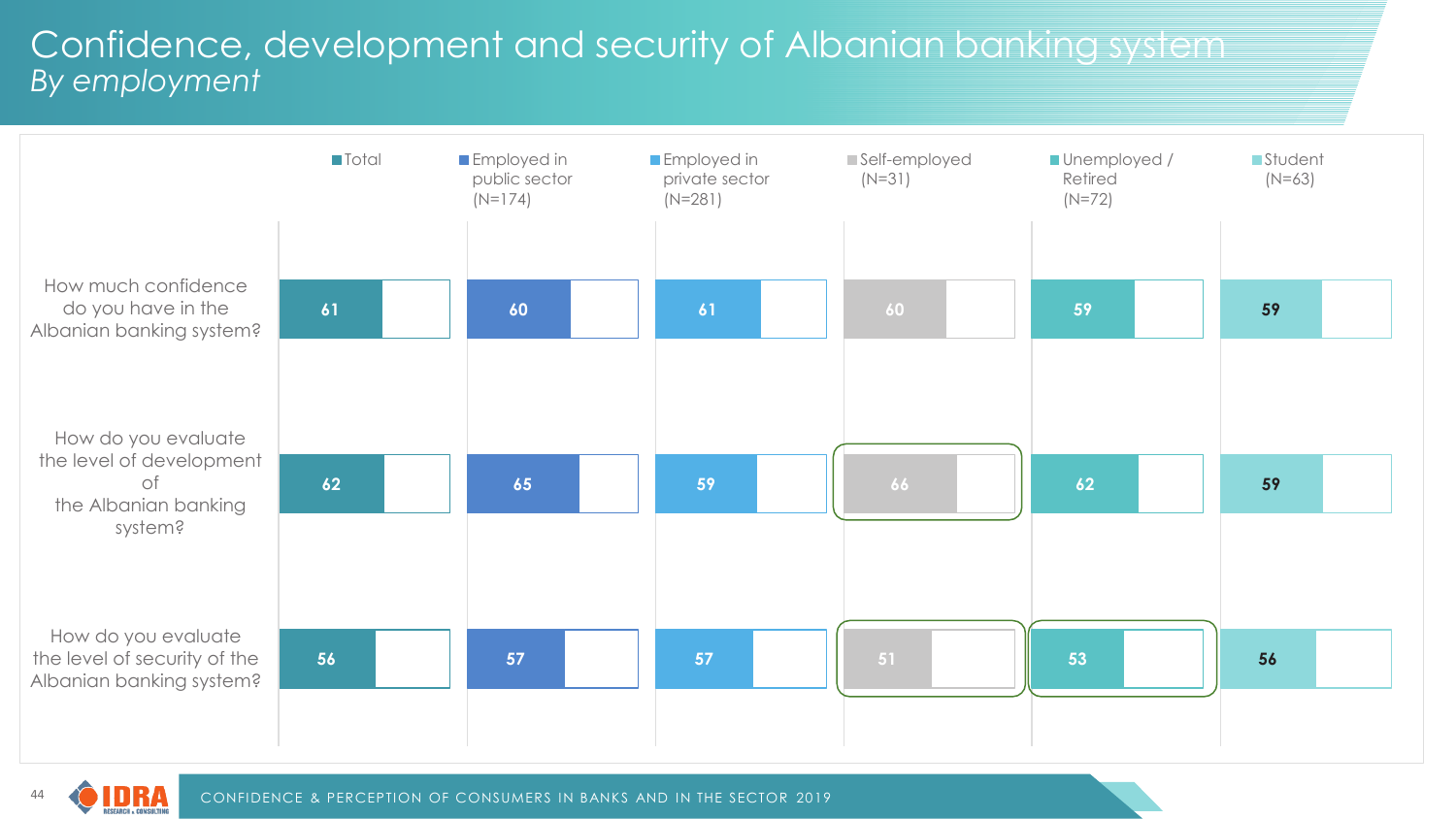#### Confidence, development and security of Albanian banking system *By usage of digital products*



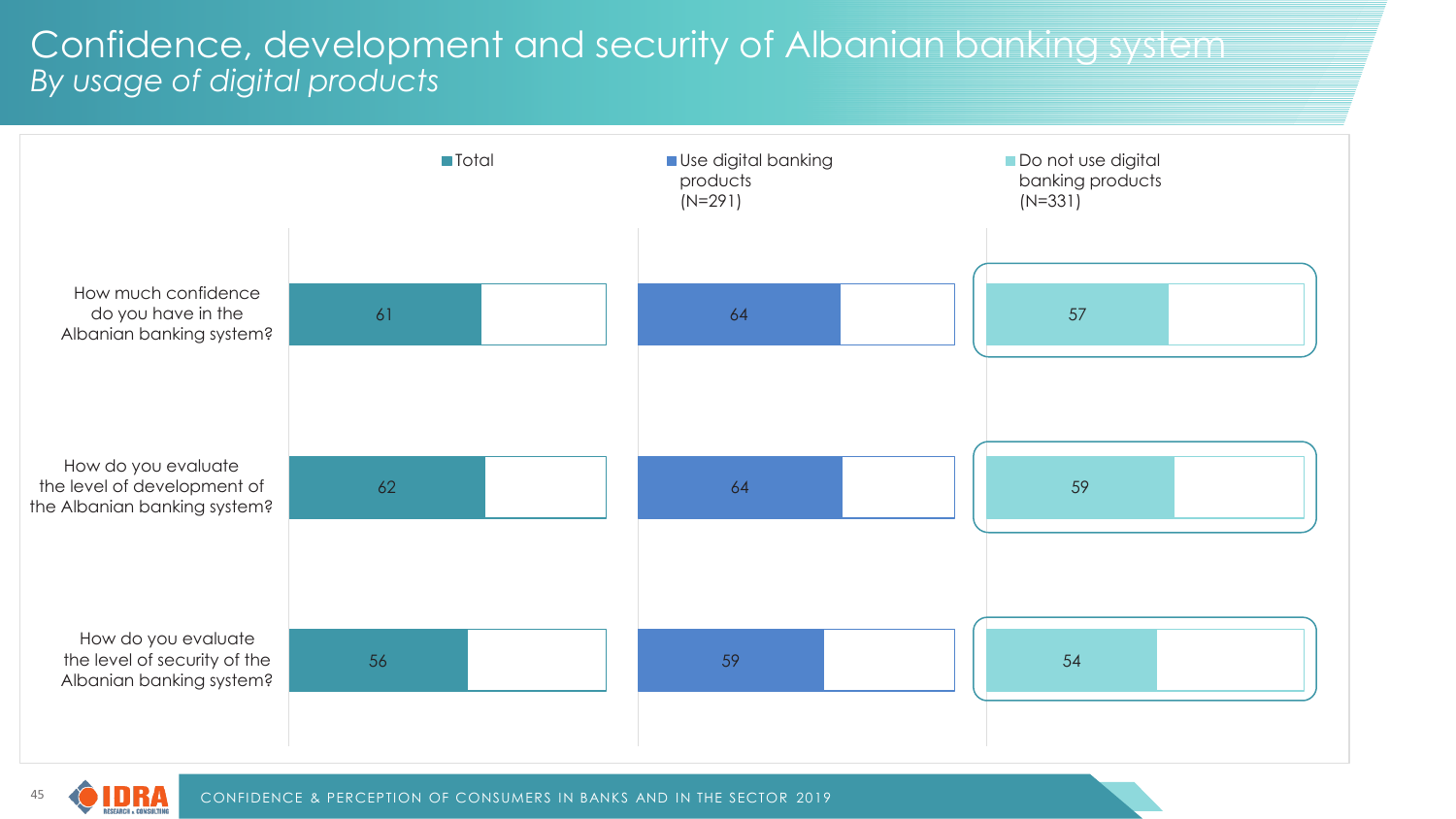#### Confidence, development and security of Albanian banking system *By years of bank usage*



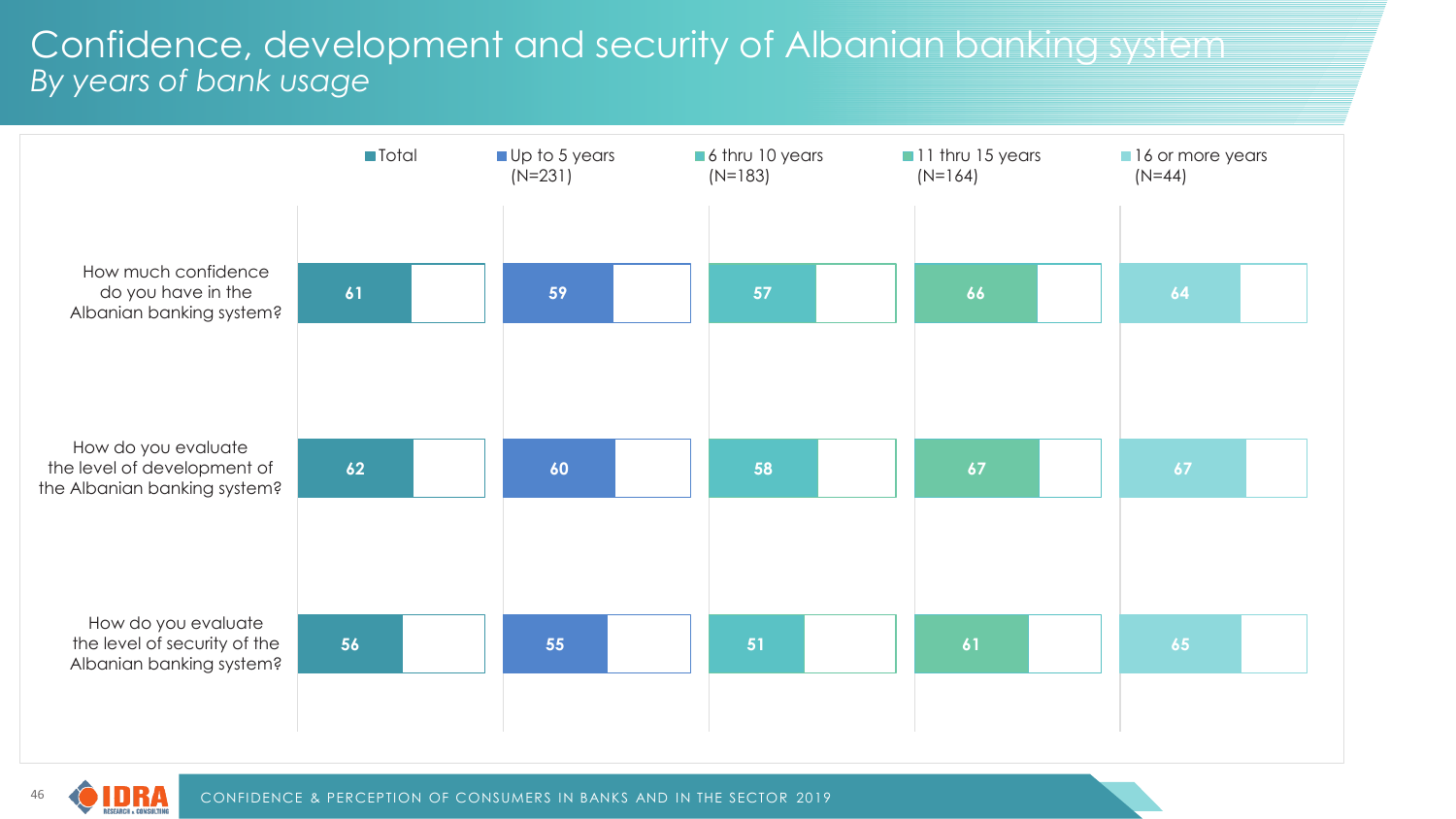### What do you value in the Albanian banking system? *By gender*



When asked about what they value in the Albanian banking system, most of respondents stated the fact that it "can be accessed everywhere" 44% and "it fits my needs" 40%.

On the other hand, the least valued attribute of banking system is their transparency, mentioned on only 9% of the cases.

Regarding gender there are some differences. Males are concerned or value more a bank that fits their needs (44%), while Females the accessibility is the factor that they value the most (50%).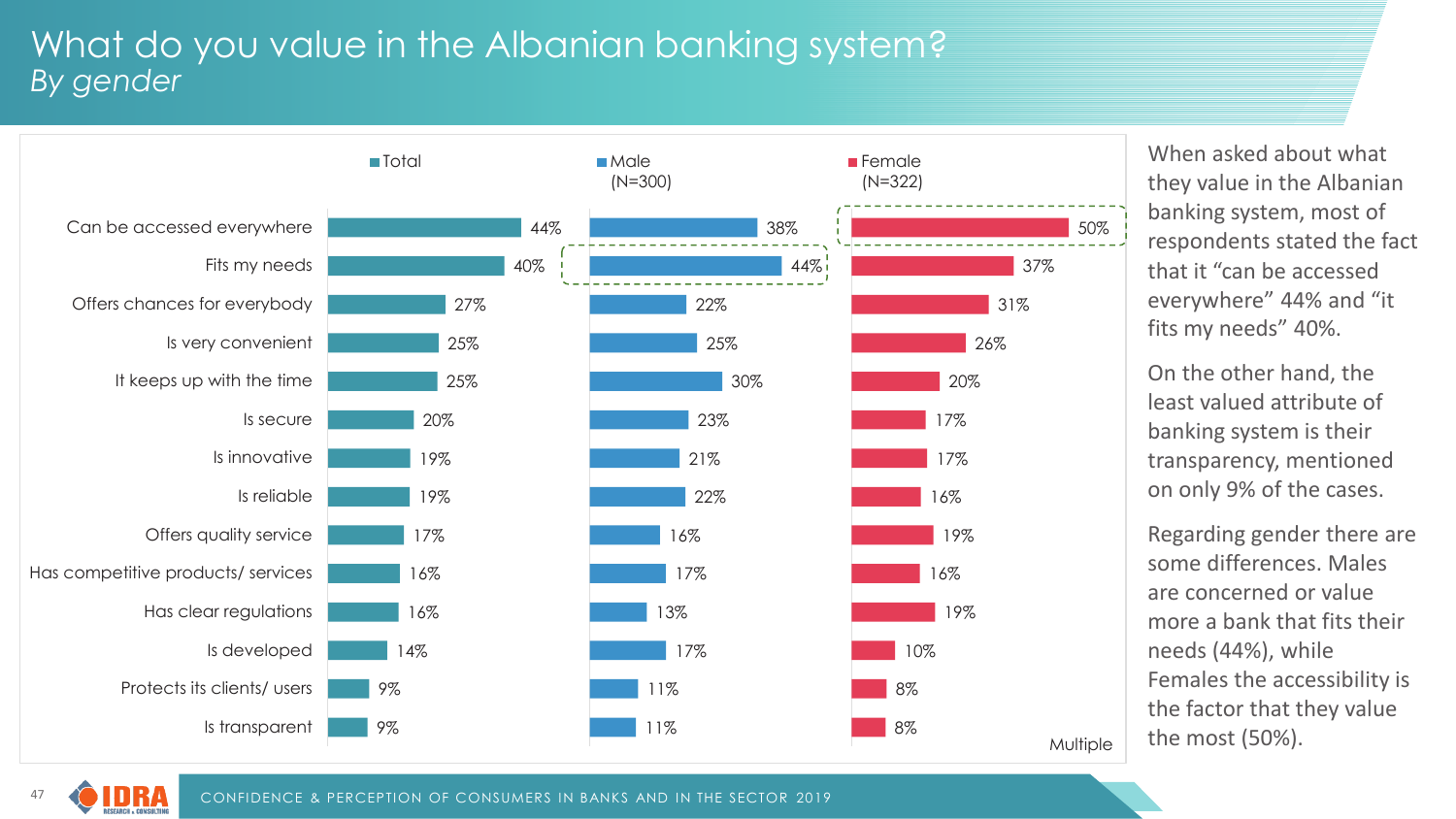## What do you value in the Albanian banking system? *By age*



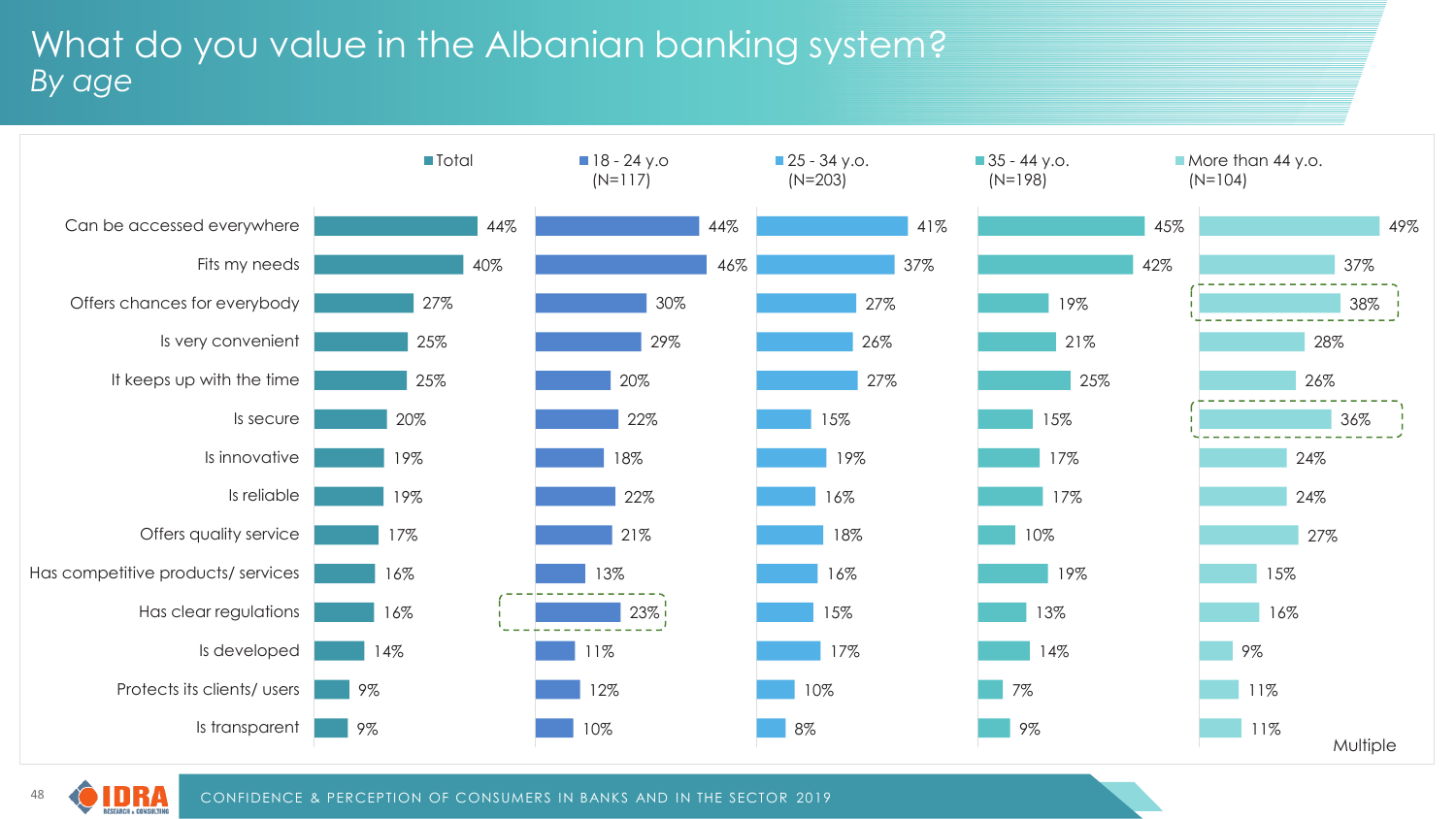#### What do you value in the Albanian banking system? *By employment*



49UMA ESEARCH & CONSULTING

CONFIDENCE & PERCEPTION OF CONSUMERS IN BANKS AND IN THE SECTOR 2019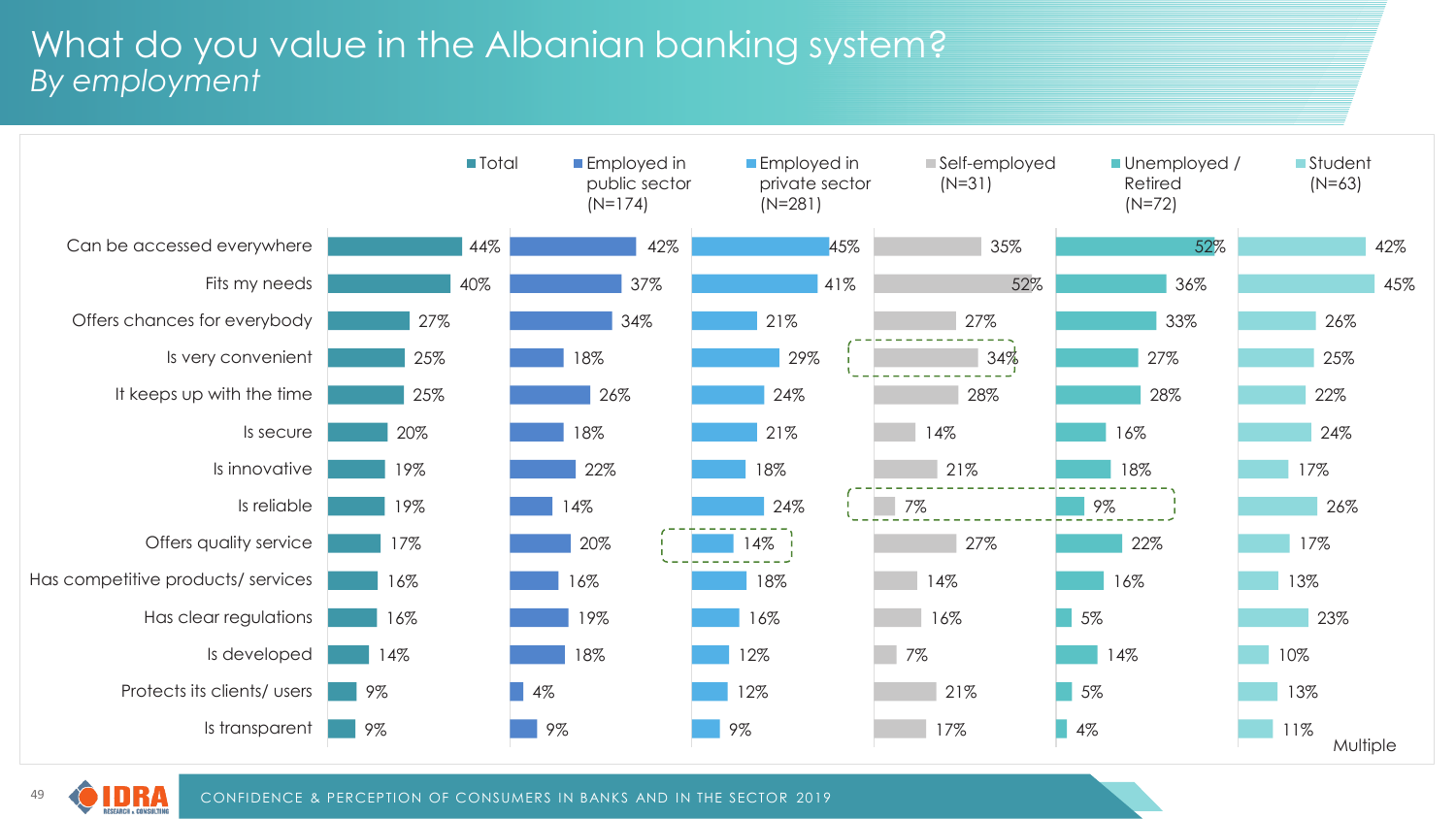### What do you value in the Albanian banking system? *By usage of digital banking products*



- In general when analyzing the usage of digital banking products, it can be notices that for the group uses digital banking product, compared to those who don't, value more almost all the banking system attributes.
- The largest difference can be seen at attributes as "it keeps up with the time", "Is secure" and "In innovative", where digital banking users value these 10% more than non-users.

CONFIDENCE & PERCEPTION OF CONSUMERS IN BANKS AND IN THE SECTOR 2019

50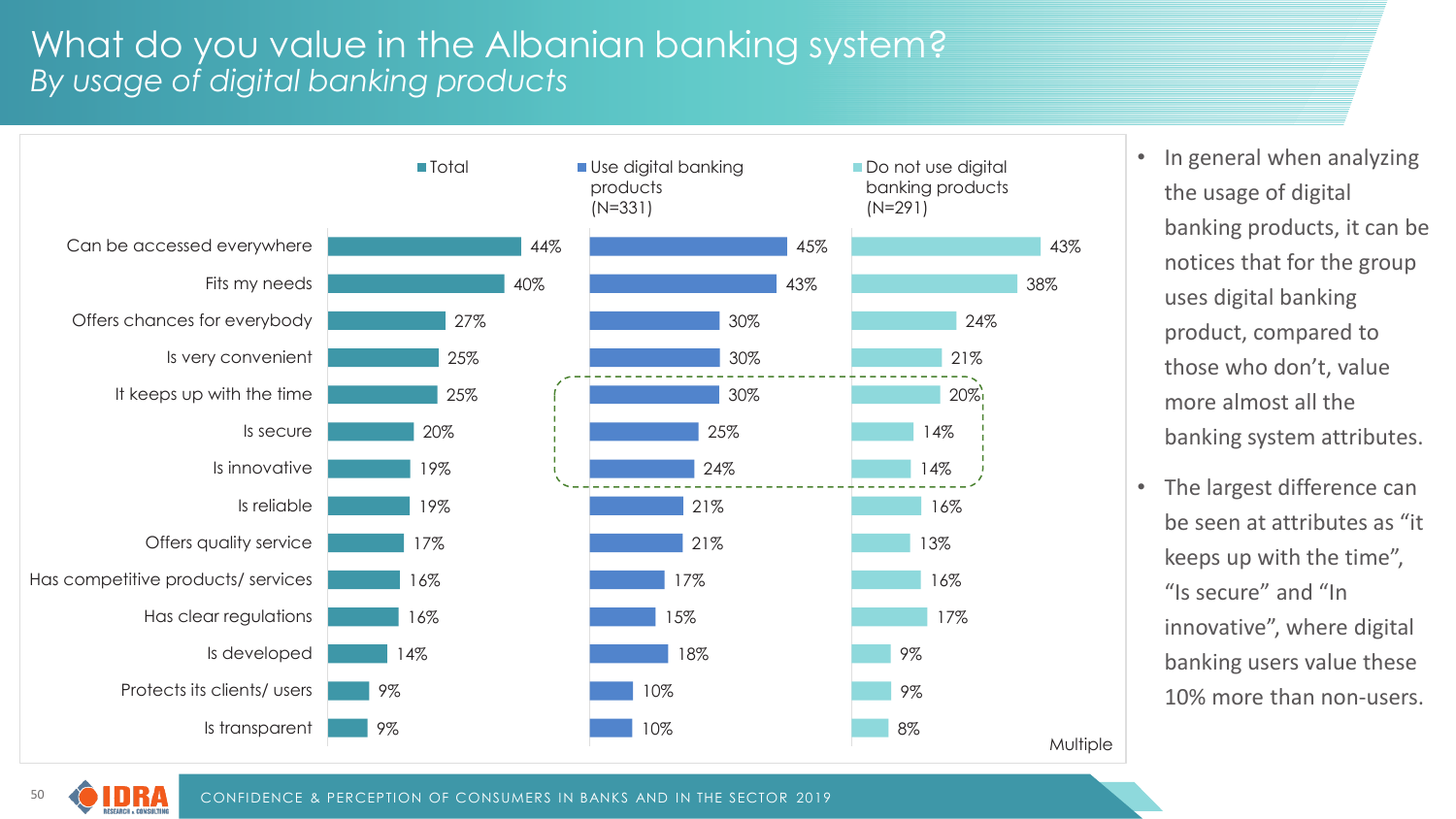### What do you value in the Albanian banking system? *By years of bank usage*



51LT 1 ESEARCH & CONSULTING

CONFIDENCE & PERCEPTION OF CONSUMERS IN BANKS AND IN THE SECTOR 2019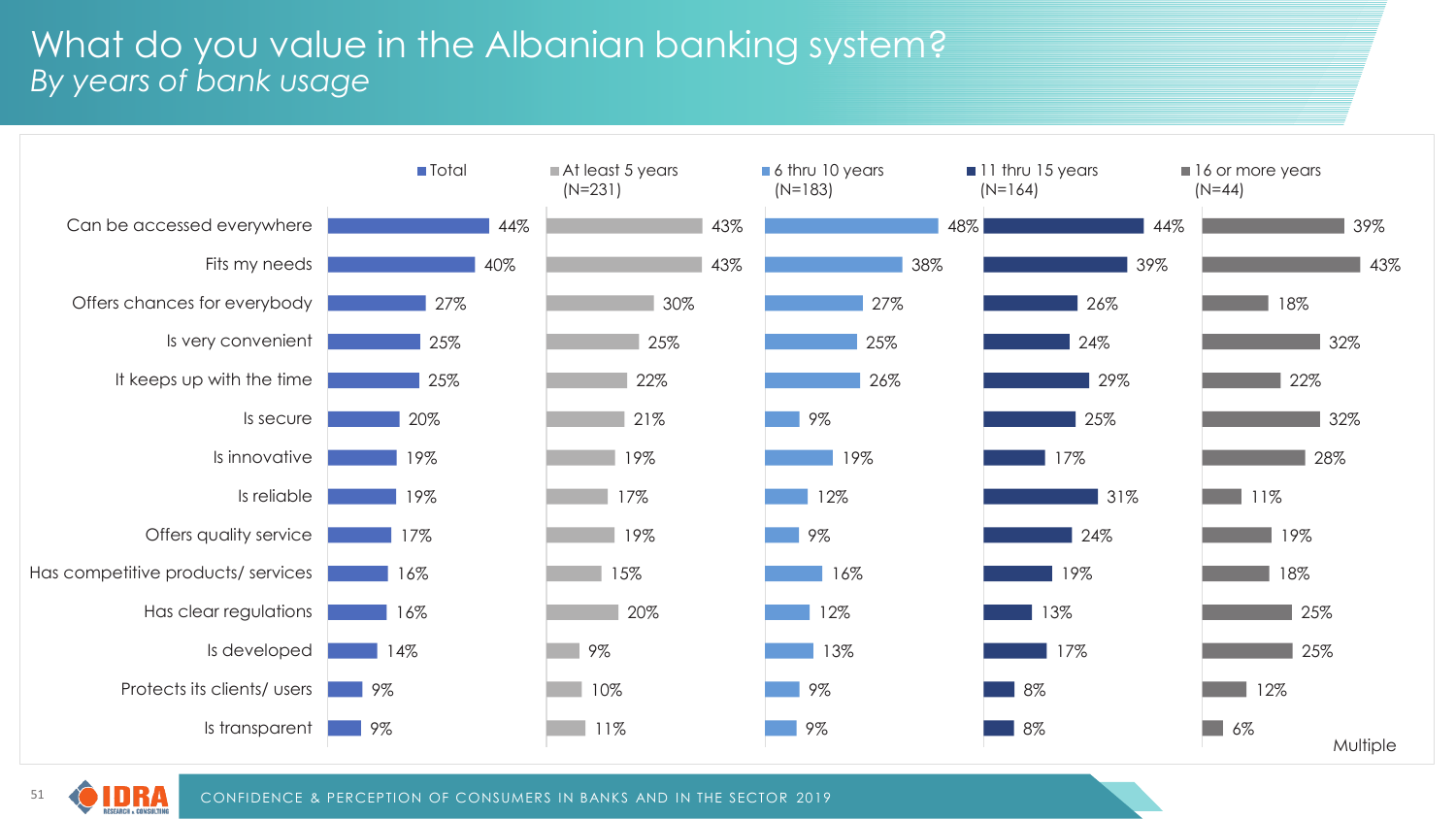## Improvements in the banking system

**Do you think there needs to be improvement in the Albanian banking system?**

 $Yes INo$ 





#### **What would you like to be improved?**

Regarding improvements in the Albanian banking system, almost half of the respondents state that there is a need for improvement (47%).

23%

Security and Reliability seems to be the most important improvement that needs to be done on Albanian banking system (23%), followed by Transparency and Easiness of getting loans, both with 12%.

To be highlighted is the fact that the security was also the least evaluated factor on the banking system (slide 11).